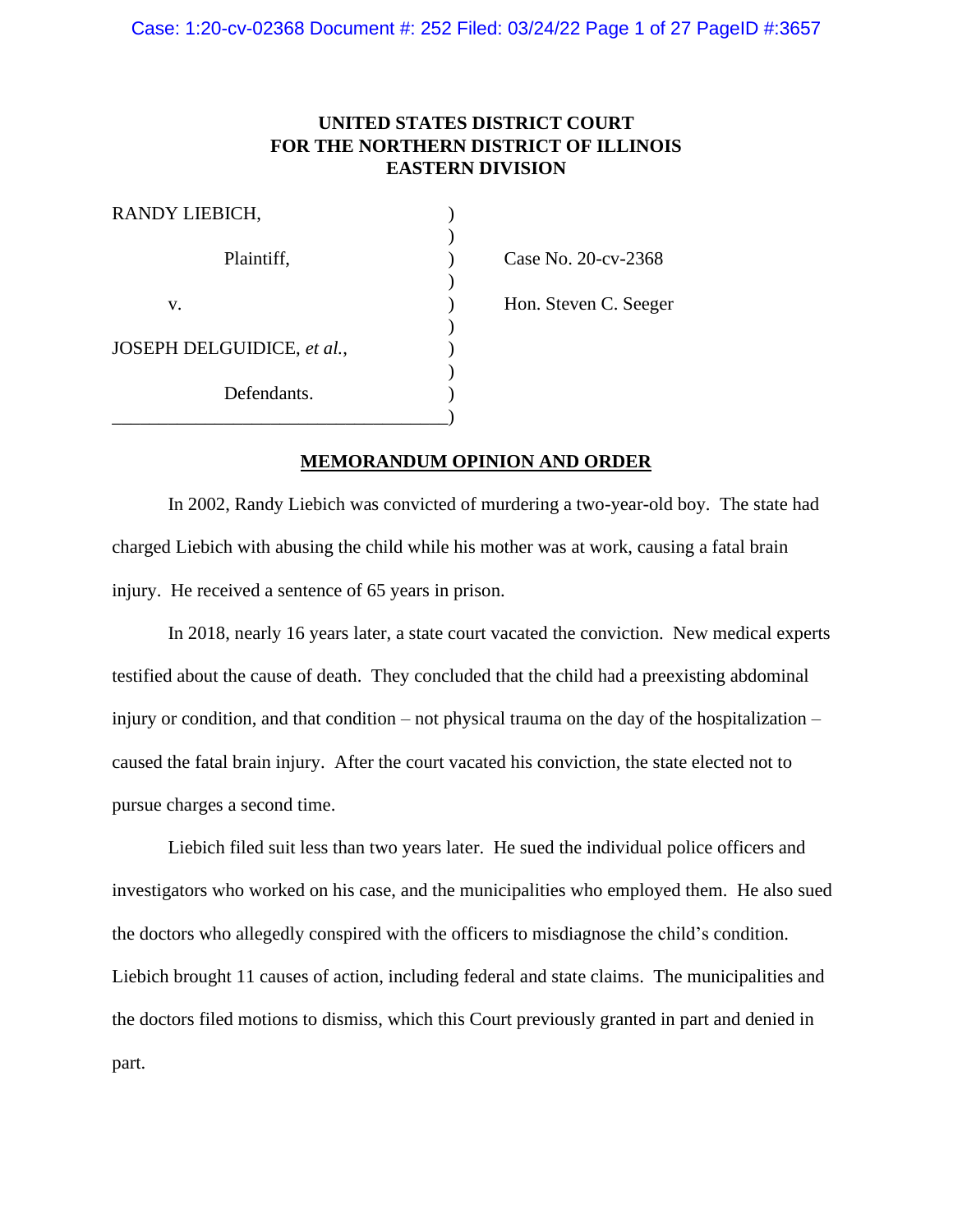#### Case: 1:20-cv-02368 Document #: 252 Filed: 03/24/22 Page 2 of 27 PageID #:3658

Liebich later filed an amended complaint. He alleged the same causes of action, and he added a negligence claim against the individual doctors. He also added a new defendant, Rush University Medical Center.

Since then, most of the parties have settled with Liebich. But the two doctors remain in the case, and so does Rush. The physicians and Rush later filed separate motions to dismiss.

For the reasons stated below, the motions are granted in part and denied in part.

### **Background**

When deciding a motion to dismiss, the Court takes as true all well-pleaded facts alleged in the complaint and draws reasonable inferences in the plaintiff's favor. *See Lee v. City of Chicago*, 330 F.3d 456, 468 (7th Cir. 2003); *Mann v. Vogel*, 707 F.3d 872, 877 (7th Cir. 2013). The Court "offer[s] no opinion on the ultimate merits because further development of the record may cast the facts in a light different from the complaint." *Savory v. Cannon*, 947 F.3d 409, 412 (7th Cir. 2020).

The Court summarized the allegations of the original complaint in its prior Opinion. *See* 3/22/21 Mem. Opin. and Order, at 2–4 (Dckt. No. 115). The Court provides an abbreviated account here.

In early 2002, Randy Liebich lived with his girlfriend, Kenyatta Brown. *See* Am. Cplt., at ¶ 24 (Dckt. No. 131). Brown had recently given birth to the couple's daughter. *Id.* Brown also had a two-year-old son from a prior relationship, named Steven. *Id.* at ¶ 25. Liebich, Brown, and the children lived together as a family in February 2002. *Id.* at ¶ 28.

On the morning of February 8, 2002, Brown left for work, and Liebich stayed with the two children. *Id.* at ¶ 32. When Brown came home, she noticed that Steven wouldn't respond,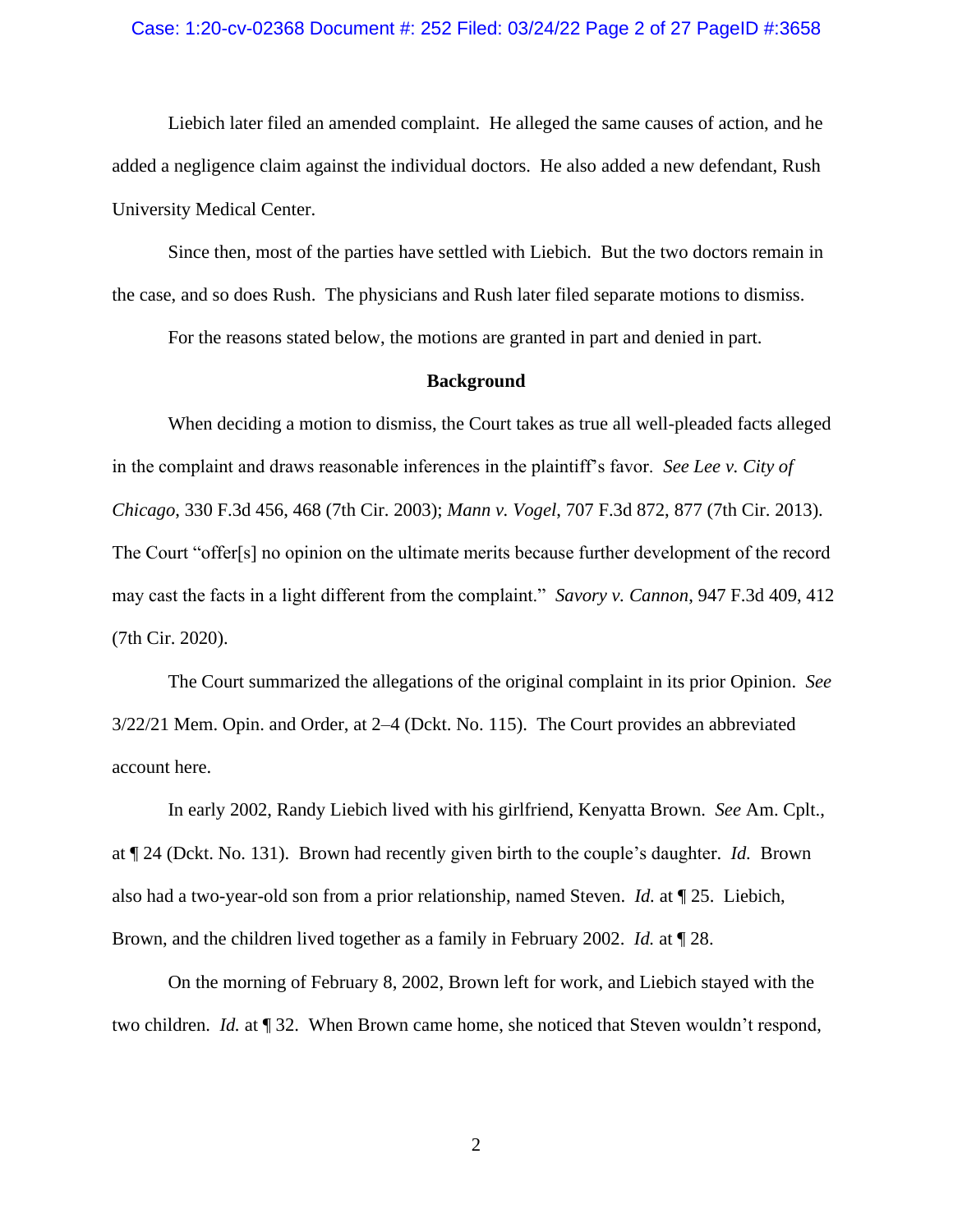### Case: 1:20-cv-02368 Document #: 252 Filed: 03/24/22 Page 3 of 27 PageID #:3659

so the couple rushed him to the emergency room. *Id.* at ¶¶ 32–33. Hospital staff then transferred the child to Rush University Medical Center for specialized care. *Id.* at ¶ 34.

Since Liebich was at home with the boy when he became unresponsive, police suspected foul play. *Id.* at ¶ 40. Officers from DuPage County interrogated Liebich later that night. *Id* at ¶ 47. Liebich denied any involvement in causing his condition. *Id.* at ¶ 67

While medical staff at Rush treated the child, two doctors – Defendants Dr. Paul Severin and Dr. Lorenzo Munoz – provided reports that the boy had suffered a traumatic brain injury caused by physical force. *Id.* at ¶ 44. Most importantly, the physicians concluded that the injury had occurred that day, meaning the day of his hospitalization. *Id.* Based on those reports, the police became more suspicious about Liebich. *Id.* at ¶ 142.

On February 11, 2002, Rush medical staff determined that the child was brain dead, and tragically, he soon passed away. *Id.* at ¶ 36. Two days later, on February 13, DuPage police officers went to Liebich's home and interrogated him a second time. *Id.* at ¶¶ 70–73. The next day, an officer with the Roselle Police Department questioned Liebich as well. *Id.* at ¶¶ 76–77. During both interrogations, Liebich denied any responsibility for the boy's injuries or death. *Id.* at ¶¶ 73, 81.

Like the original complaint, the amended complaint provides few details about what happened after the child's death. But the Court understands that Liebich was ultimately detained, tried, and convicted of murder. *Id.* at ¶ 69. A state court sentenced him to 65 years of imprisonment. *Id.* at ¶ 6.

In 2018, Liebich's conviction was vacated, and the prosecution moved to dismiss the charges. *Id.* at  $\P$  91. The amended complaint does not explain the story behind Liebich's efforts to overturn his conviction. But apparently, independent medical experts challenged the reports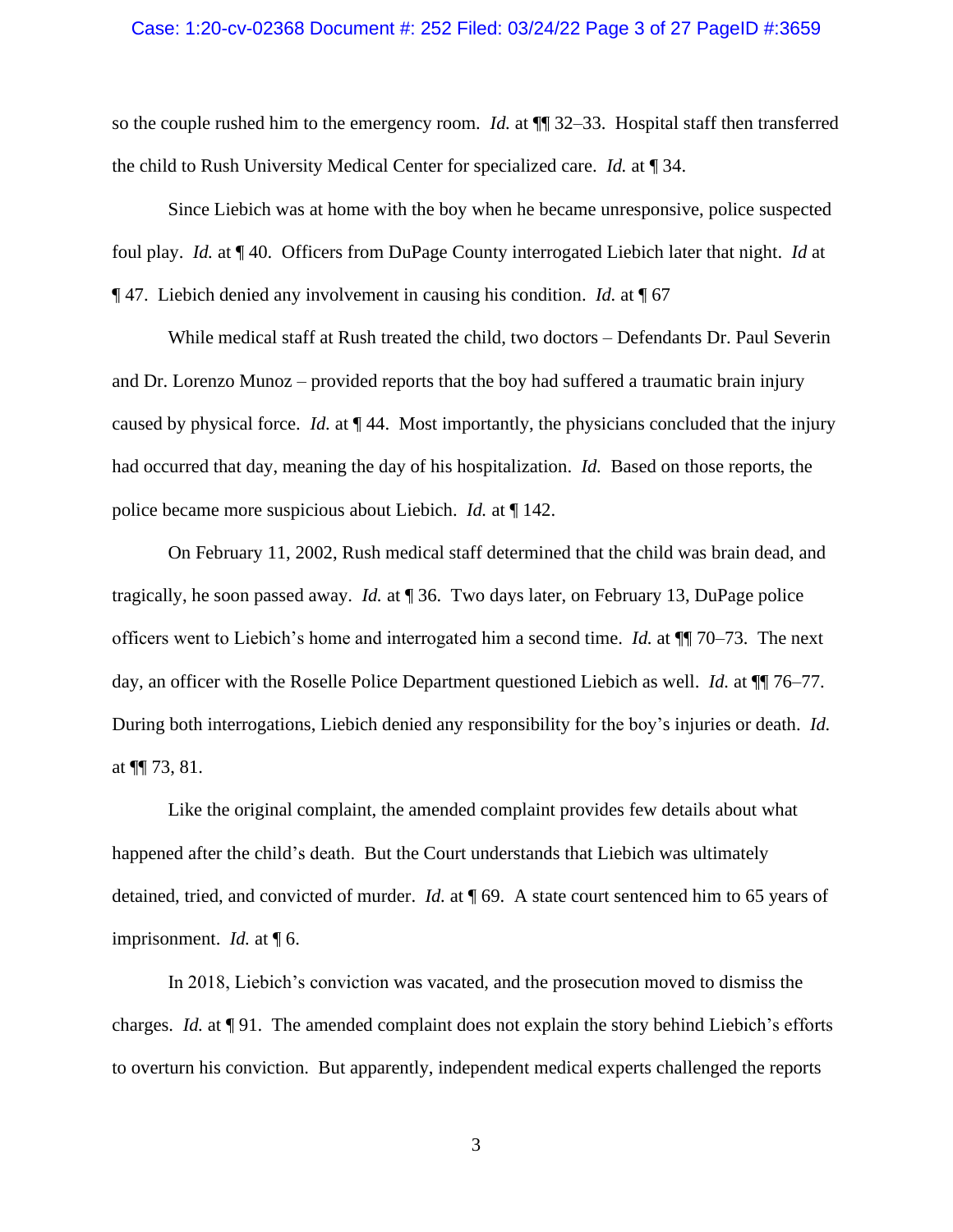### Case: 1:20-cv-02368 Document #: 252 Filed: 03/24/22 Page 4 of 27 PageID #:3660

prepared by Dr. Severin and Dr. Munoz. The experts concluded that physical force on the day of hospitalization (February 8) did not cause the child's brain injury. *See id.* at ¶¶ 45, 89. Instead, the boy died because of abdominal injuries or an infection that occurred days before February 8, 2002. *Id.* at ¶¶ 38, 45, 89.

Liebich spent 16 years in prison before his conviction was vacated. In April 2020, he filed this suit. *See* Cplt. (Dckt. No. 1). He brought 11 counts against a number of defendants: DuPage police officers, the County of DuPage, investigators in the DuPage County Children's Advocacy Center, a Roselle police officer, the Village of Roselle, Dr. Severin, and Dr. Munoz. *Id.* at  $\P$ [14–21. Liebich maintained, among other allegations, that the two doctors conspired with the officers and investigators to falsify medical evidence and thus incriminate him in February 2002. *Id.* at ¶ 40.

The County of DuPage and the individual doctors moved to dismiss. *See* Def. County of DuPage's Mtn. to Dismiss (Dckt. No. 20); Defs. Munoz and Severin's Mtn. to Dismiss (Dckt. No. 37). This Court granted in part and denied in part the County's motion to dismiss, and the Court denied the physician-defendants' motion to dismiss. *See* 3/22/21 Mem. Opin. and Order, at 10 (Dckt. No. 115).

In response to this Court's rulings, Liebich filed an amended complaint in April 2021. *See* Am. Cplt. (Dckt. No. 131). He added a new defendant, Rush University Medical Center, and a new claim of negligence against the individual doctors. Otherwise, the amended complaint follows the original complaint.

The physician-defendants moved to dismiss again. *See* Defs. Munoz and Severin's Mtn. to Dismiss Am. Cplt. (Dckt. No. 164). Defendant Rush University Medical Center also moved to dismiss the amended complaint. *See* Def. Rush's Mtn. to Dismiss Am. Cplt. (Dckt. No. 170).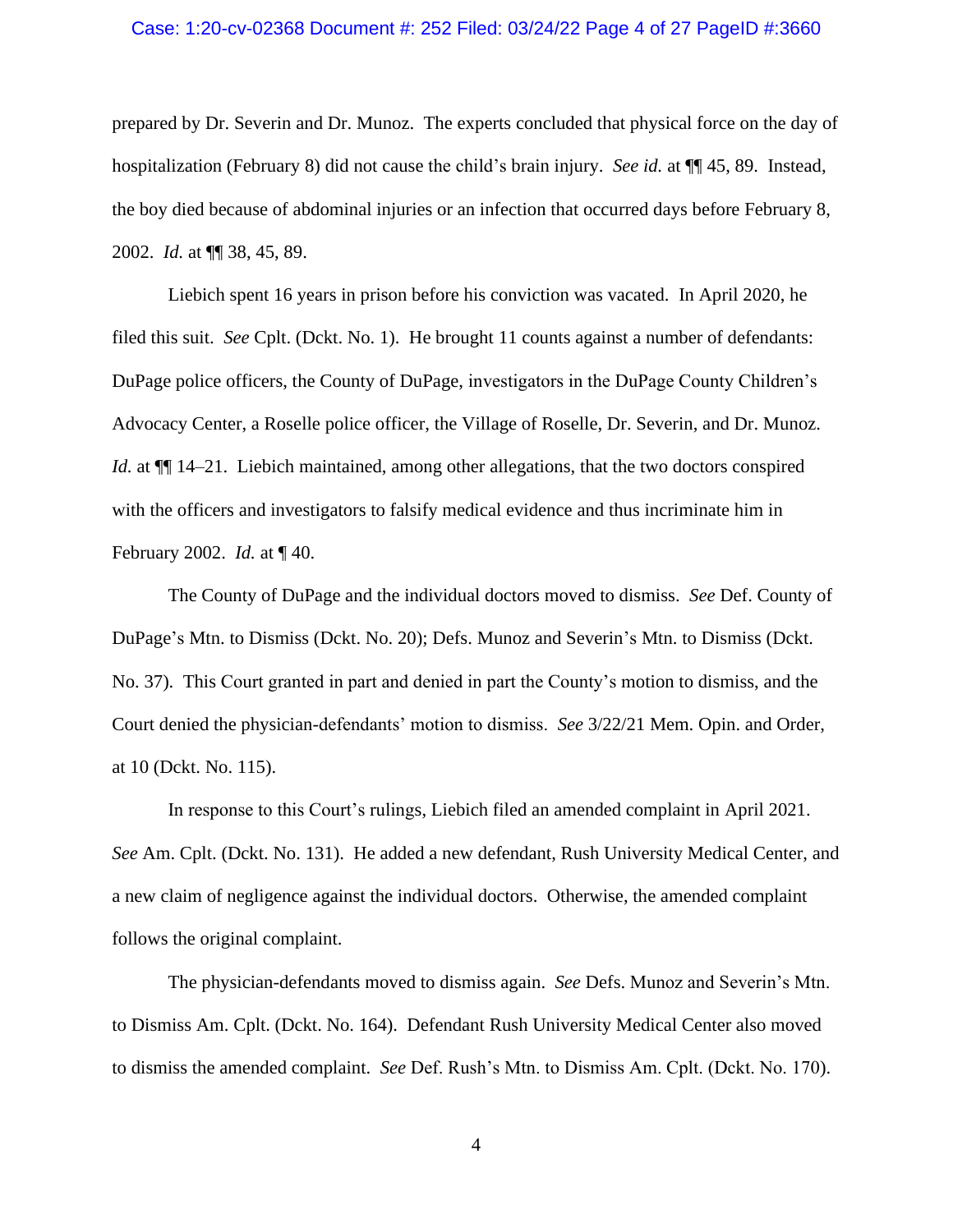## Case: 1:20-cv-02368 Document #: 252 Filed: 03/24/22 Page 5 of 27 PageID #:3661

In the meantime, the remaining defendants dropped out of the case. Liebich settled with the Village of Roselle and a Roselle police officer, so the Court dismissed them from the case. *See* 6/1/21 Order (Dckt. No. 154). Liebich then settled with the individual DuPage defendants and the County of DuPage, so the Court dismissed them too. *See* 3/3/22 Order (Dckt. No. 245); 3/14/22 Order (Dckt. No. 249).

As things stand, the case involves 10 claims against the two physicians and Rush. The amended complaint does not specify which counts are against which defendants, so the Court interprets the complaint broadly to bring all claims against all remaining defendants (except Count XI).

Some of the claims are constitutional claims. Count I is Fourteenth Amendment claim about an unfair trial. (Liebich dropped Count II.) Count III is a wrongful detention claim under the Fourth Amendment and the Fourteenth Amendment. Count IV is a failure to intervene claim. Count V is a conspiracy claim about depriving Liebich of his constitutional rights.

The other claims arise under state law. The claims include malicious prosecution (Count VI), intentional infliction of emotional distress (Count VII), willful and wanton conduct (Count VIII), negligence (Count IX), and civil conspiracy (Count X). Finally, Count XI is a *respondeat superior* claim against Rush.

## **Legal Standards**

A motion to dismiss under Rule 12(b)(6) challenges the sufficiency of the complaint, not the merits of the case. *See* Fed. R. Civ. P. 12(b)(6); *Gibson v. City of Chicago*, 910 F.2d 1510, 1520 (7th Cir. 1990). In considering a motion to dismiss, the Court must accept as true all wellpleaded facts in the complaint and draw all reasonable inferences in the plaintiff's favor. *See AnchorBank, FSB v. Hofer*, 649 F.3d 610, 614 (7th Cir. 2011). To survive, the complaint must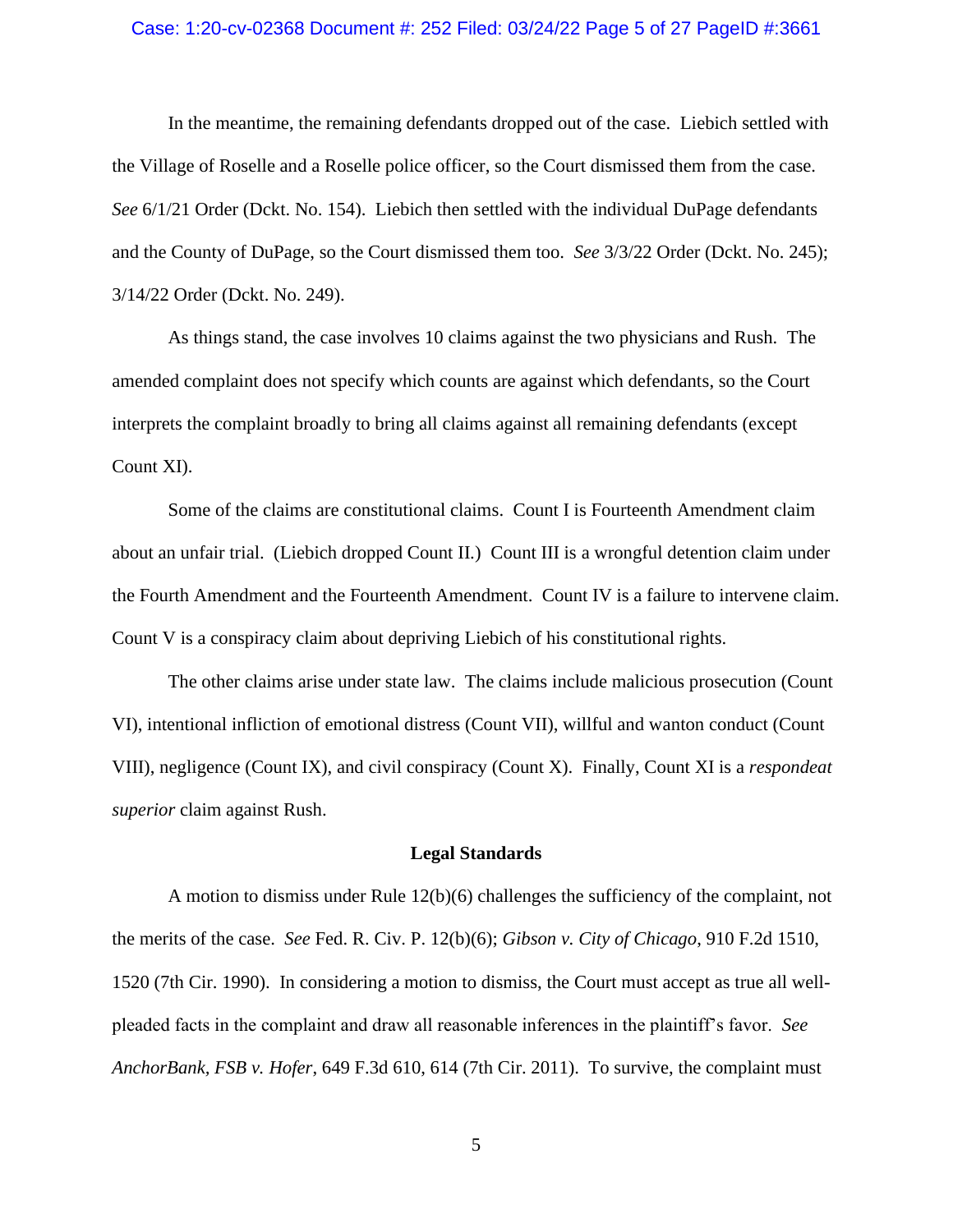### Case: 1:20-cv-02368 Document #: 252 Filed: 03/24/22 Page 6 of 27 PageID #:3662

give the defendant fair notice of the basis for the claim, and it must be facially plausible. *See Ashcroft v. Iqbal*, 556 U.S. 662, 678 (2009); *see also Bell Atl. Corp. v. Twombly*, 550 U.S. 544, 555 (2007). "A claim has facial plausibility when the plaintiff pleads factual content that allows the court to draw the reasonable inference that the defendant is liable for the misconduct alleged." *Iqbal*, 556 U.S. at 678.

Documents attached to a complaint "are considered part of the pleadings if they are referred to in the plaintiff's complaint and are central to his claim." *Mueller v. Apple Leisure Corp.*, 880 F.3d 890, 895 (7th Cir. 2018) (cleaned up).

#### **Analysis**

There are two motions to dismiss: one by the two physicians, and the other by Rush. The Court will consider them one at a time.

### **I. Individual Physician Defendants**

From a pleading standpoint, this motion to dismiss is the second lap around the track. Liebich filed the original complaint, Defendants moved to dismiss, and this Court ruled. Then, Liebich filed an amended complaint, and Defendants moved to dismiss a second time. But this time, Defendants made a few arguments that they didn't make on the first go-around.

Liebich responds that Defendants are stuck with what they argued before, and can't advance new arguments. Not so. A plaintiff can file a new complaint, and a defendant can file a new motion to dismiss. That new motion to dismiss can include new arguments. A new complaint is a new target.

Liebich relies on Rule  $12(g)(2)$ , which addresses filing multiple motions. "Except as provided in Rule 12(h)(2) or (3), a party that makes a motion under this rule must not make another motion under this rule raising a defense or objection that was available to the party but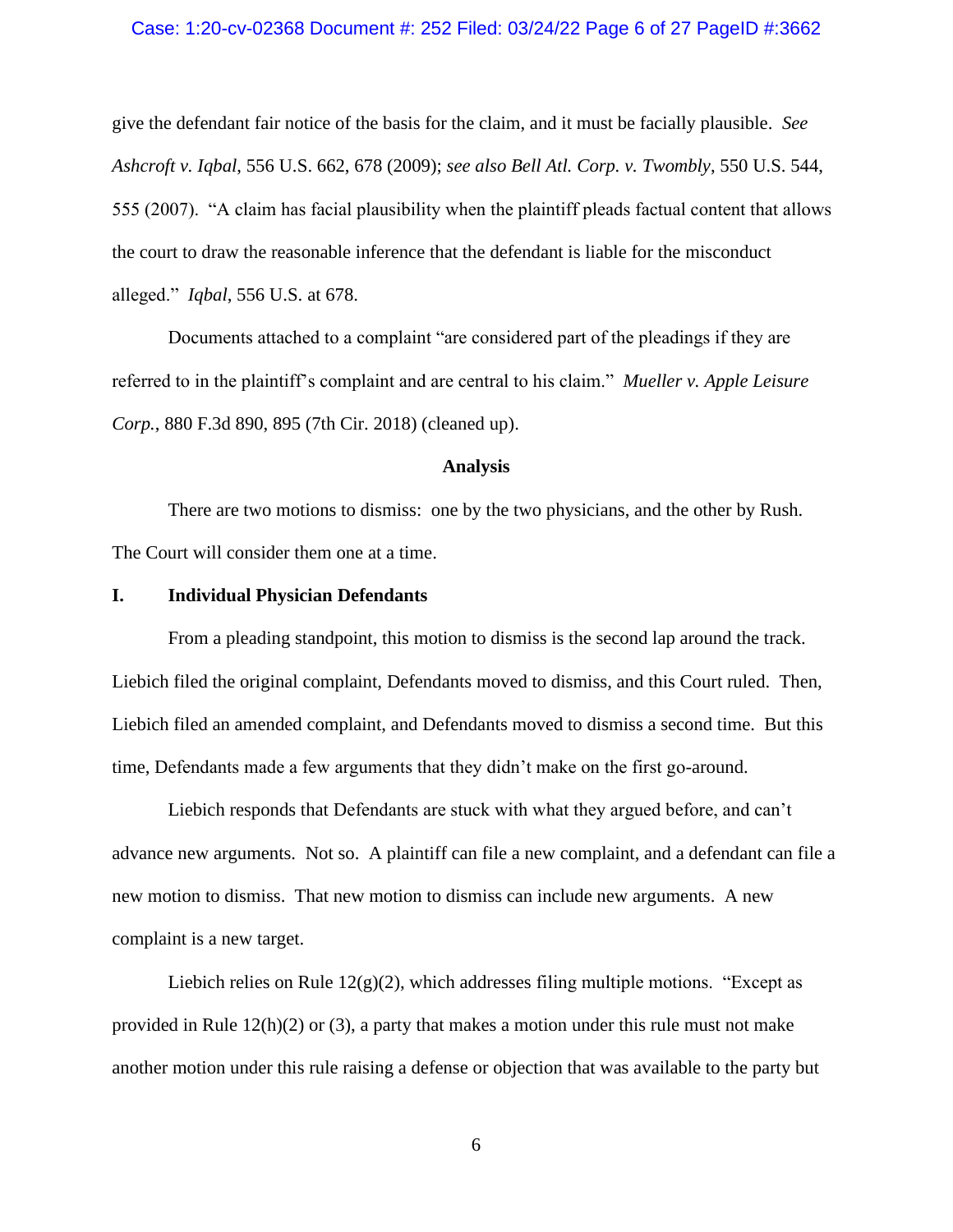### Case: 1:20-cv-02368 Document #: 252 Filed: 03/24/22 Page 7 of 27 PageID #:3663

omitted from its earlier motion." *See* Fed. R. Civ. P. 12(g)(2). But Rule 12(g)(2) is about *successive* motions, meaning the practice of filing more than one motion at one complaint. Each complaint is its own target, and a defendant gets one shot at that target.

That's not the situation here. Defendants did not file more than one motion to dismiss. Each group of defendants filed one motion to dismiss the original complaint, and one motion to dismiss the amended complaint. That's fine. The arguments don't need to be the same. Each complaint is its own canvas, and so is each motion to dismiss.

"Rule  $12(g)(2)$  does not prohibit a new Rule  $12(b)(6)$  argument from being raised in a successive motion." *See Ennenga v. Starns*, 677 F.3d 766, 773 (7th Cir. 2012); *see also Shebley v. United Cont'l Holdings, Inc.*, 2020 WL 2836796, at \*4 (N.D. Ill. 2020) ("The Seventh Circuit has read Rules 12(g) and 12(h) to allow a defendant who moved to dismiss a complaint for failure to state a claim to make a new argument in a motion to dismiss an amended complaint for failure to state a claim, even if that new argument was available when the defendant filed its previous motion to dismiss.").

The Court considers the new content along with the old, in that order.

## **A. Federal Claims**

The physician defendants argue that Liebich's section 1983 claims (Counts I, III, IV, and V) are barred by the statute of limitations. Defendants argue that Liebich's claims accrued when he was indicted in 2002. *See* Defs. Munoz and Severin's Mtn. to Dismiss Am. Cplt., at 11–14 (Dckt. No. 164); Pl.'s Resp., at 11–14 (Dckt. No. 188). So, according to the physician defendants, Liebich had until early 2004 to file suit for any claim under section 1983. But he waited until 2020. In their view, Liebich is 16 years late.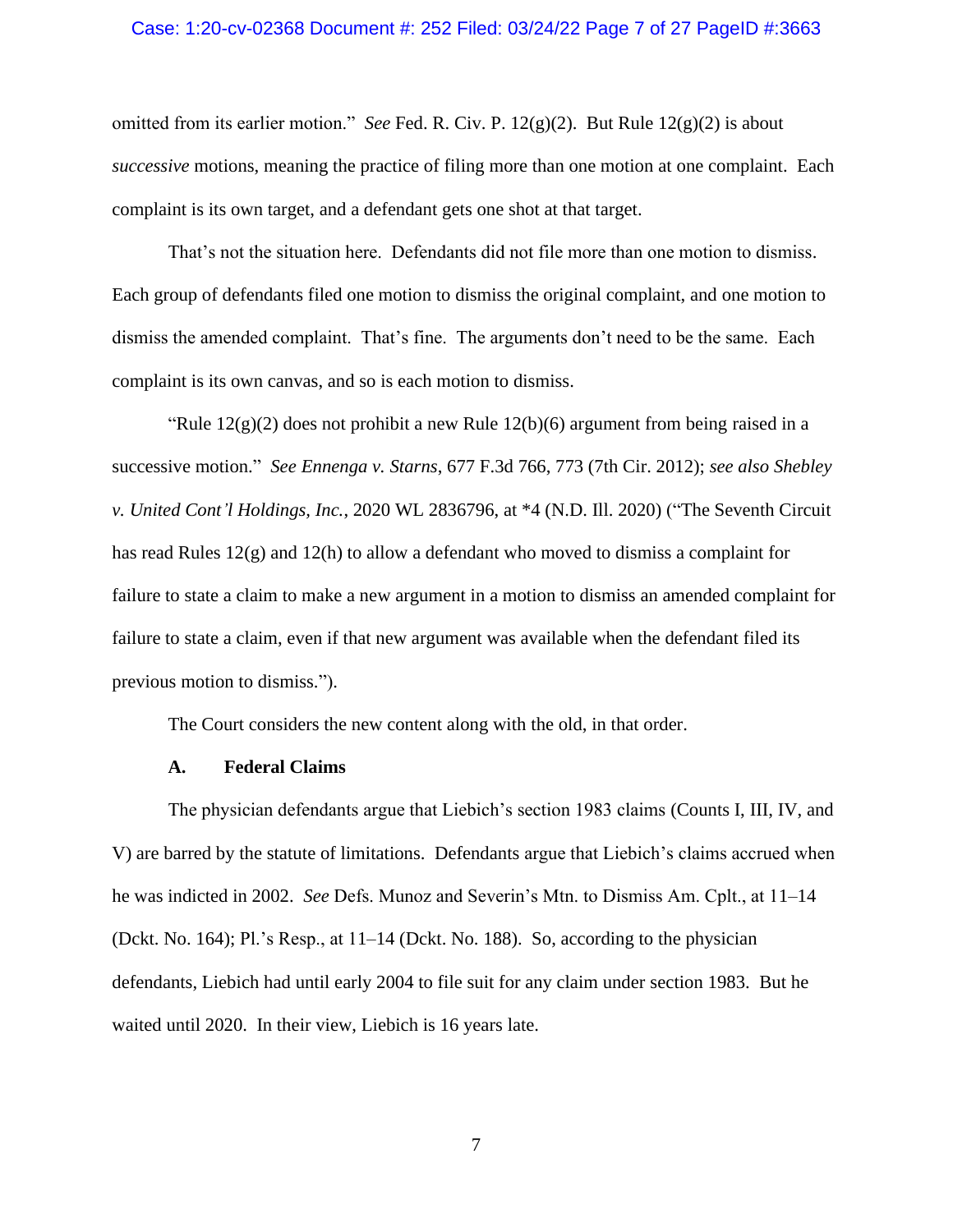### Case: 1:20-cv-02368 Document #: 252 Filed: 03/24/22 Page 8 of 27 PageID #:3664

A statute of limitations is an affirmative defense, and "a plaintiff ordinarily need not anticipate and attempt to plead around affirmative defenses." *Hyson USA, Inc. v. Hyson 2U, Ltd.*, 821 F.3d 935, 939 (7th Cir. 2016). But "the statute of limitations may be raised in a motion to dismiss 'if the allegations of the complaint itself set forth everything necessary to satisfy the affirmative defense.'" *Brooks v. Ross*, 578 F.3d 574, 579 (7th Cir. 2009) (quoting *United States v. Lewis*, 411 F.3d 838, 842 (7th Cir. 2005)).

The running of the statute of limitations in a claim under section 1983 turns on both state and federal law. State law determines how much time is on the clock, and federal law determines when the clock starts to tick. *See McMurtry v. Wexford Health Sources, Inc.*, 2021 WL 1165102, at  $*6$  (N.D. Ill. 2021).

The statute of limitations for a claim under section 1983 depends on the statute of limitations for a personal injury action in the state where the injury occurred. *See [Neita](https://1.next.westlaw.com/Link/Document/FullText?findType=Y&serNum=2039397570&pubNum=0000506&originatingDoc=Ia536e39090aa11eb81ffdaa449f774b4&refType=RP&fi=co_pp_sp_506_498&originationContext=document&transitionType=DocumentItem&ppcid=9f5f2342801742729a1dc123e4f4251a&contextData=(sc.Search)#co_pp_sp_506_498) v. City of [Chicago](https://1.next.westlaw.com/Link/Document/FullText?findType=Y&serNum=2039397570&pubNum=0000506&originatingDoc=Ia536e39090aa11eb81ffdaa449f774b4&refType=RP&fi=co_pp_sp_506_498&originationContext=document&transitionType=DocumentItem&ppcid=9f5f2342801742729a1dc123e4f4251a&contextData=(sc.Search)#co_pp_sp_506_498)*, 830 F.3d 494, 498 (7th Cir. 2016). Illinois has a two-year statute of limitations for personal injury claims, measured from the time when the claim accrued. *See, e.g.*, *Woods v. Illinois Dep't of Child. & Fam. Servs.*, 710 F.3d 762, 766 (7th Cir. 2013). So, Liebich had two years to file suit – that is, two years were on the clock.

Federal law determines when the clock starts to run, that is, when the claim accrues. "[T]he accrual date of a § 1983 cause of action is a question of federal law that is *not* resolved by reference to state law." *Wallace v. Kato*, 549 U.S. 384, 388 (2007) (emphasis in original); *see also Smith v. City of Chicago*, 3 F.4th 332, 335 (7th Cir. 2021) ("Although state law determines the length of the statute of limitations for a section 1983 claim, federal law provides when that limitations period begins."). The accrual date is "governed by federal rules conforming in general to common-law tort principles." *See Wallace*, 549 U.S. at 388. Under those common-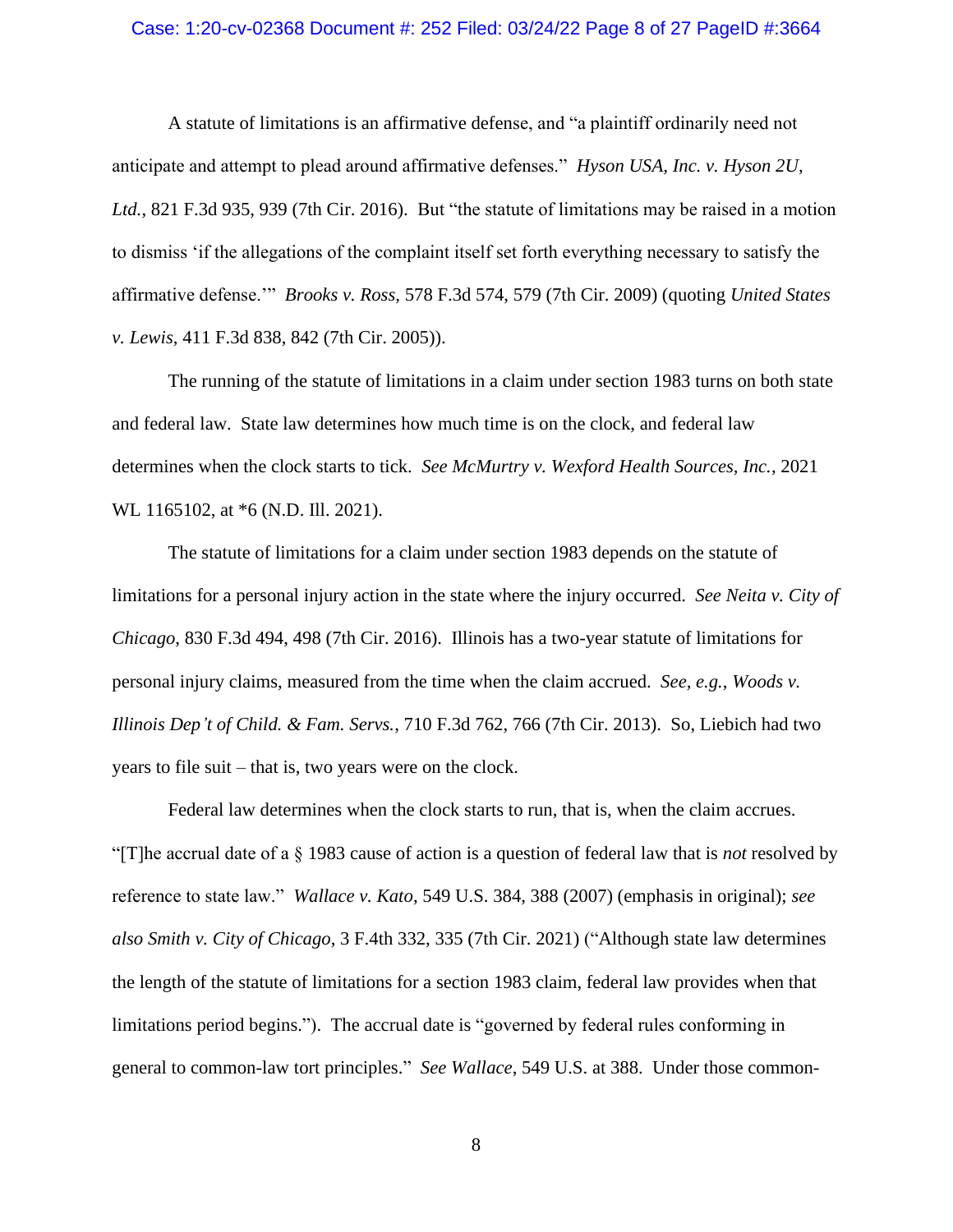### Case: 1:20-cv-02368 Document #: 252 Filed: 03/24/22 Page 9 of 27 PageID #:3665

law tort principles, "claims accrue when a plaintiff has a complete and present cause of action." *See Savory v. Cannon*, 947 F.3d 409, 414 (7th Cir. 2020).

The first step is pinning down the claims. *See Manuel v. City of Joliet*, 137 S. Ct. 911, 920 (2017) ("[T]he threshold inquiry in a § 1983 suit . . . requires courts to 'identify the specific constitutional right' at issue.") (citation omitted). Liebich invokes the right to a fair trial under the Fourteenth Amendment, and the right against wrongful pretrial detention under the Fourth Amendment. *See* Am. Cplt., at ¶¶ 97–103, 110–114 (Dckt. No. 131).

As an aside, Liebich also invokes the Fourteenth Amendment (in addition to the Fourth Amendment) in his wrongful pretrial detention claim (Count III). *Id.* at  $\P$  112 (asserting his "rights secured by the Fourth and Fourteenth Amendments"). But that's the wrong amendment. The Fourth Amendment, not the Fourteenth Amendment, governs claims of wrongful pretrial detention. *See, e.g.*, *Young v. City of Chicago*, 987 F.3d 641, 645 (7th Cir. 2021) ("[T]he Fourth Amendment, not the Due Process Clause, governs a claim for wrongful pretrial detention.") (citation omitted); *Lewis v. City of Chicago*, 914 F.3d 472, 478 (7th Cir. 2019) ("It's now clear that a § 1983 claim for unlawful pretrial detention rests *exclusively* on the Fourth Amendment.").

Liebich was indicted in 2002, but that doesn't mean that his claim accrued in 2002. The claim couldn't accrue when he *couldn't* bring a claim. The claim accrued when he could sue, and not before.

A plaintiff suing under section 1983 cannot "obtain damages for challenges to conviction or imprisonment, or any actions that would necessarily invalidate a conviction, until the conviction [is] set aside." *Smith*, 3 F.4th at 337 (citing *Heck v. Humphrey*, 512 U.S. 477, 486–87 (1994)). In other words, a plaintiff cannot bring a section 1983 claim for wrongful conviction when a ruling in his favor "would render [the] conviction or sentence invalid." *See Heck*, 512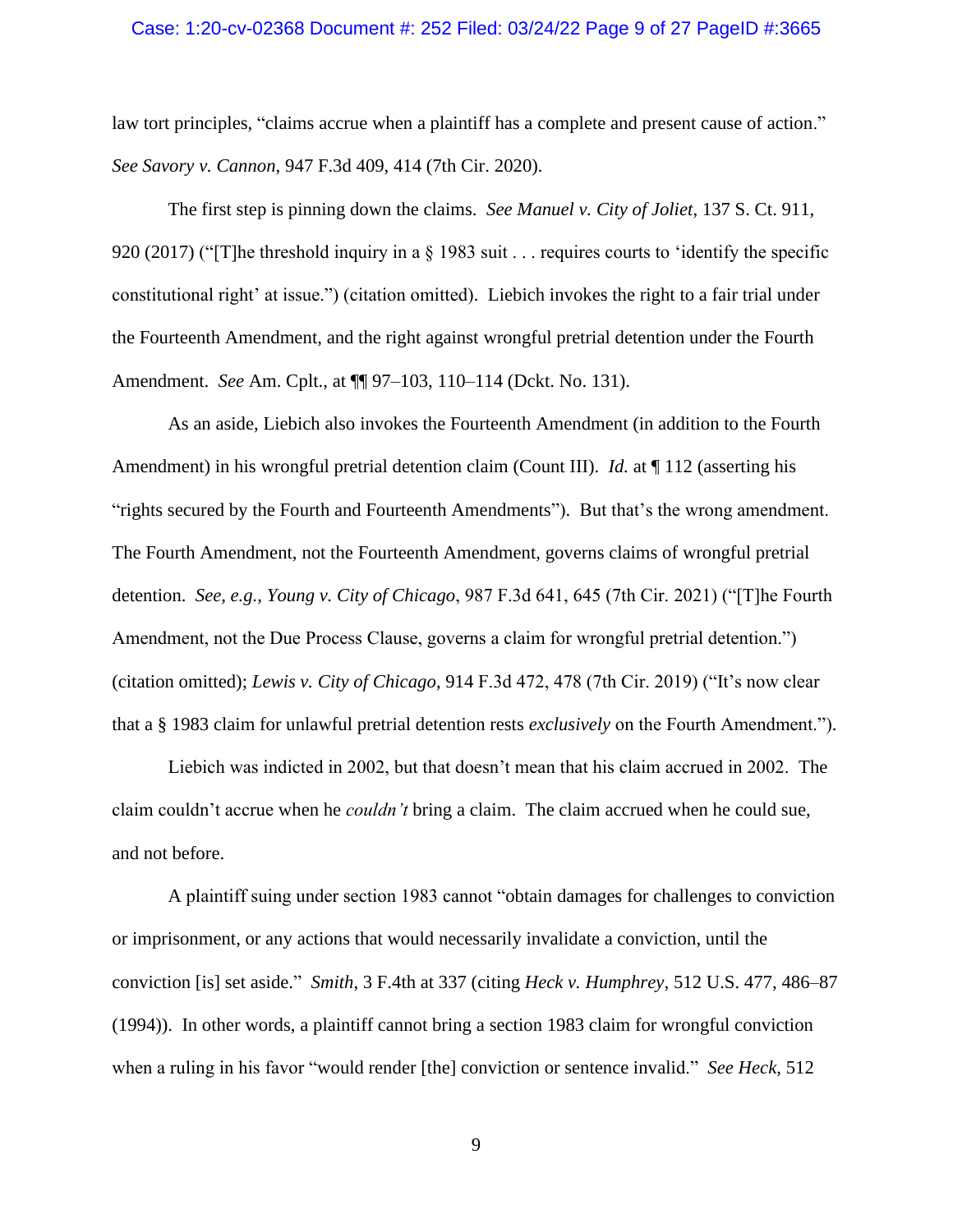## Case: 1:20-cv-02368 Document #: 252 Filed: 03/24/22 Page 10 of 27 PageID #:3666

U.S. at 486. The plaintiff must wait until his conviction has been "invalidated in some way" before bringing claims that would undermine the conviction. *See McDonough v. Smith*, 139 S. Ct. 2149, 2157 (2019).

Liebich's wrongful conviction claim under the Fourteenth Amendment (Count I) rests on his allegation that Defendants fabricated evidence against him. His claim, if successful, would have pulled the rug out from under the criminal case. So Liebich's claim accrued – at the earliest – when the state court vacated his conviction. *See Heck*, 512 U.S. at 486; *Moore v. City of Chicago*, 2020 WL 3077565, at \*3 (N.D. Ill. 2020) ("Plaintiff's sentence was vacated and his charges were dismissed. That is all he needs to allege for his section 1983 claims to satisfy *Heck*.").

The state court vacated Liebich's conviction on September 14, 2018, and the state

dropped charges against him on April 17, 2019. *See* Post-Conviction Order (Dckt. No. 188-1);

*Nolle Prosequi* Order (Dckt. No. 188-2).<sup>1</sup> Liebich brought his original complaint on April 16,

2020. *See* Cplt. (Dckt. No. 1). About a year and a half passed between the vacatur of his

conviction in September 2018 and the filing of this lawsuit in April 2019.

It wouldn't matter if his claim accrued *later* – that is, if it accrued when the state dropped the charges in April 2019.<sup>2</sup> If the clock hypothetically started at that point, Liebich would have

<sup>&</sup>lt;sup>1</sup> Under Federal Rule of Evidence 201(b), this Court can take judicial notice of an adjudicative fact that is "not subject to reasonable dispute because it: (1) is generally known within the trial court's territorial jurisdiction; or (2) can be accurately and readily determined from sources whose accuracy cannot reasonably be questioned." *See* Fed. R. Evid. 201; *see also United States v. Payne*, 964 F.3d 652, 656 (7th Cir. 2020) (noting that a court may take notice of "court records as evidence of prior judicial actions").

<sup>&</sup>lt;sup>2</sup> The Court assumes without deciding that an unlawful pretrial detention claim that challenges the evidence in an ongoing criminal case does not accrue until the case ends in the detainee's favor. A criminal defendant can't bring a civil suit under section 1983 to challenge the evidence in a criminal case while the case is pending. So, Liebich's claim presumably did not accrue until the state dropped the charges, *after* his sentence was vacated. When his conviction was overturned, the case went back to the trial court, and the charges were then pending. At that point, Liebich stood in the same position as any other person who hopes to challenge the evidence in a criminal case before trial. Liebich needed to wait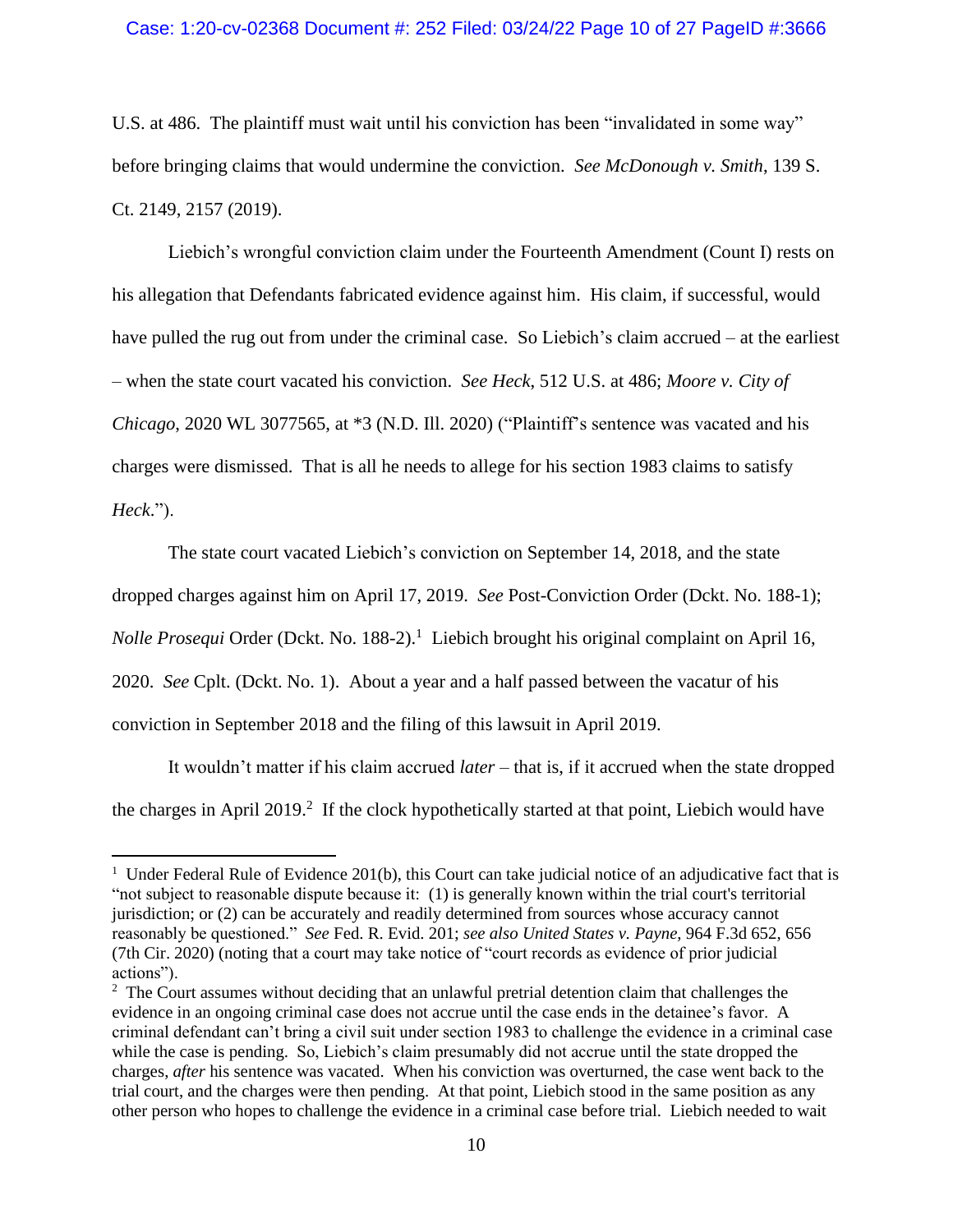## Case: 1:20-cv-02368 Document #: 252 Filed: 03/24/22 Page 11 of 27 PageID #:3667

had more time to sue, not less. Only a year passed from April 2019 to April 2020. Either way, the complaint was timely.

The same conclusion applies to the wrongful detention claim under the Fourth Amendment (Count III). "*Heck* provides the accrual date for an unreasonable detention claim based on the fabrication of evidence or other direct challenges to a conviction." *Gibson v. City of Chicago*, 2020 WL 4349855, at \*10 (N.D. Ill. 2020). Liebich's Fourth Amendment claim challenges his arrest and detention, alleging that the prosecution relied on fabricated evidence and a conspiracy to frame him. *See* Pl.'s Resp., at 4 (Dckt. No. 188); Am. Cplt., at ¶¶ 45, 111 (Dckt. No. 131).

Liebich's wrongful detention claim challenges the substance of the criminal charges. His claim would have undermined the criminal case and conviction, so the claim did not accrue until the court vacated his sentence (or more likely, when the state dropped the charges). 3 *See Sanders v. St. Joseph County*, 806 F. App'x 481, 484 (7th Cir. 2020) ("If, however, a conclusion that Sanders's confinement was unconstitutional would imply the invalidity of an ongoing criminal

until he won at trial, or the case was dropped, before bringing a civil claim to challenge the evidence. *See, e.g.*, *Sanders v. St. Joseph County*, 806 F. App'x 481, 484 (7th Cir. 2020)*.* But this Court does not need to resolve that issue, because either way, Liebich's claim was timely.

 $3 \text{ A}$  pretrial detention claim accrues when the detention ends if the pretrial detention claim does not have anything to do with challenging the criminal case itself. *See Smith v. City of Chicago*, 3 F.4th 332, 339 (7th Cir. 2021) ("We hold that even when charges remain outstanding, a Fourth Amendment claim for unlawful pretrial detention accrues upon the plaintiff's release from detention, and not upon the favorable termination of the charges against the plaintiff."). Crucially, "the allegedly fabricated evidence in Smith's case was not used at his trial, and nothing in his complaint suggests that it was. So *Heck* would not require a court to bar Smith's claim if he had brought it immediately upon his release on bond." *Id.* at 339. But unlike the plaintiff in *Smith*, Liebich's claim cannot be "separated from his overall prosecution." *Id.* at 338–39. He is challenging the evidence used against him at the criminal trial. Two district court opinions have come to similar conclusions. *See Cusick v. Gualandri*, 2021 WL 5447041, at \*5 (N.D. Ill. 2021) ("*Smith* is easily distinguishable from the allegations in the present case. Count II 'attacks the whole prosecution'. Unlike in *Smith*, where Plaintiff alleged only that officers used fabricated evidence to place him in custody, Cusick alleges that Defendants fabricated evidence and presented false information to the grand jury to obtain an indictment and at his trial to convict him."); *Jackson v. City of Chicago*, 2021 WL 3883111, at \*3 (N.D. Ill. 2021) (distinguishing *Smith* because "Jackson's conviction is inextricably tied up in his Fourth Amendment claim").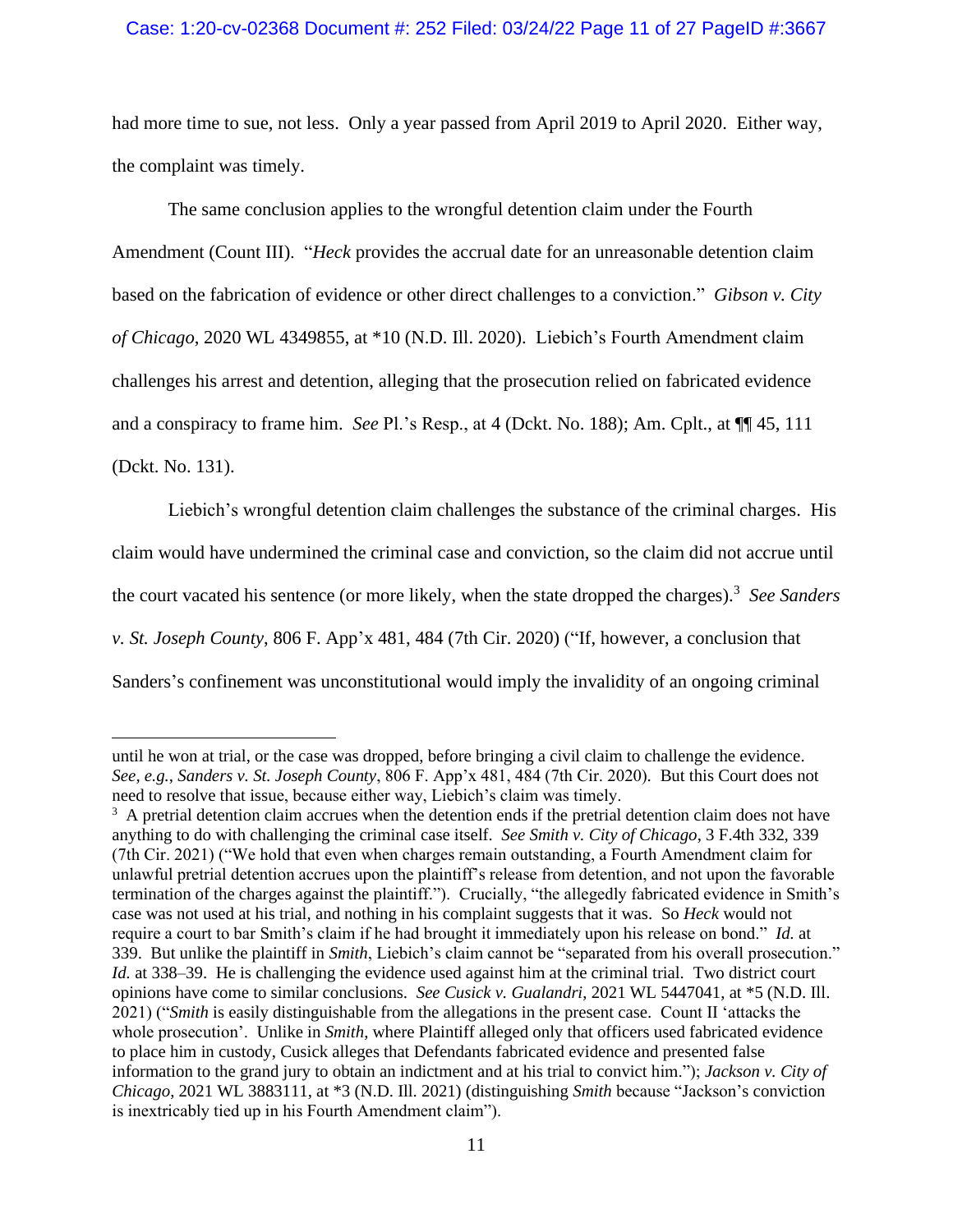# Case: 1:20-cv-02368 Document #: 252 Filed: 03/24/22 Page 12 of 27 PageID #:3668

proceeding or a prior criminal conviction, then *Heck* would continue to bar Sanders's claim after his release and until either those proceedings terminated in his favor or the conviction was vacated."); *Fulton v. Bartik*, 547 F. Supp. 3d 799, 815 (N.D. Ill. 2021) ("Here, a judgment for plaintiffs on the unlawful pretrial detention claim would have undermined the validity of their convictions because both their pretrial detention and convictions were based on the same allegedly fabricated evidence. Therefore, a judgment in plaintiffs' favor on the unlawful pretrial detention claims directly challenges – and thus necessarily threatens to impugn – the prosecution itself.") (cleaned up); *Culp v. Flores*, 454 F. Supp. 3d 764, 769 (N.D. Ill. 2020) ("Because, given the nature of his Fourth Amendment claim, a finding that Culp's detention in jail was unconstitutional would imply the invalidity of the charges brought against him, *Heck* barred that claim until those charges were dismissed.").

Liebich's remaining federal claims are timely as well. His failure-to-intervene claim (Count IV) and conspiracy claim (Count V) rely on his Fourteenth and Fourth Amendment injuries. *See, e.g.*, *Rosado v. Gonzalez*, 832 F.3d 714, 718 (7th Cir. 2016) ("In order for there to be a failure to intervene, it logically follows that there must exist an underlying constitutional violation.") (citation omitted); *Gordon v. Devine*, 2008 WL 4594354, at \*5 (N.D. Ill. 2008) ("To determine the accrual date of a conspiracy claim under § 1983, we must examine the accrual dates of each of the constitutional violations that make up the alleged conspiracy.") (citing *Wilson v. Giesen*, 956 F.2d 738, 740 (7th Cir. 1992)). The underlying claims are timely, so the failure to intervene claim and the conspiracy claim are timely too.

Accordingly, the physician defendants' motion to dismiss Liebich's section 1983 claims (Count I, Count III, Count IV, and Count V) is denied. The wrongful pretrial detention claim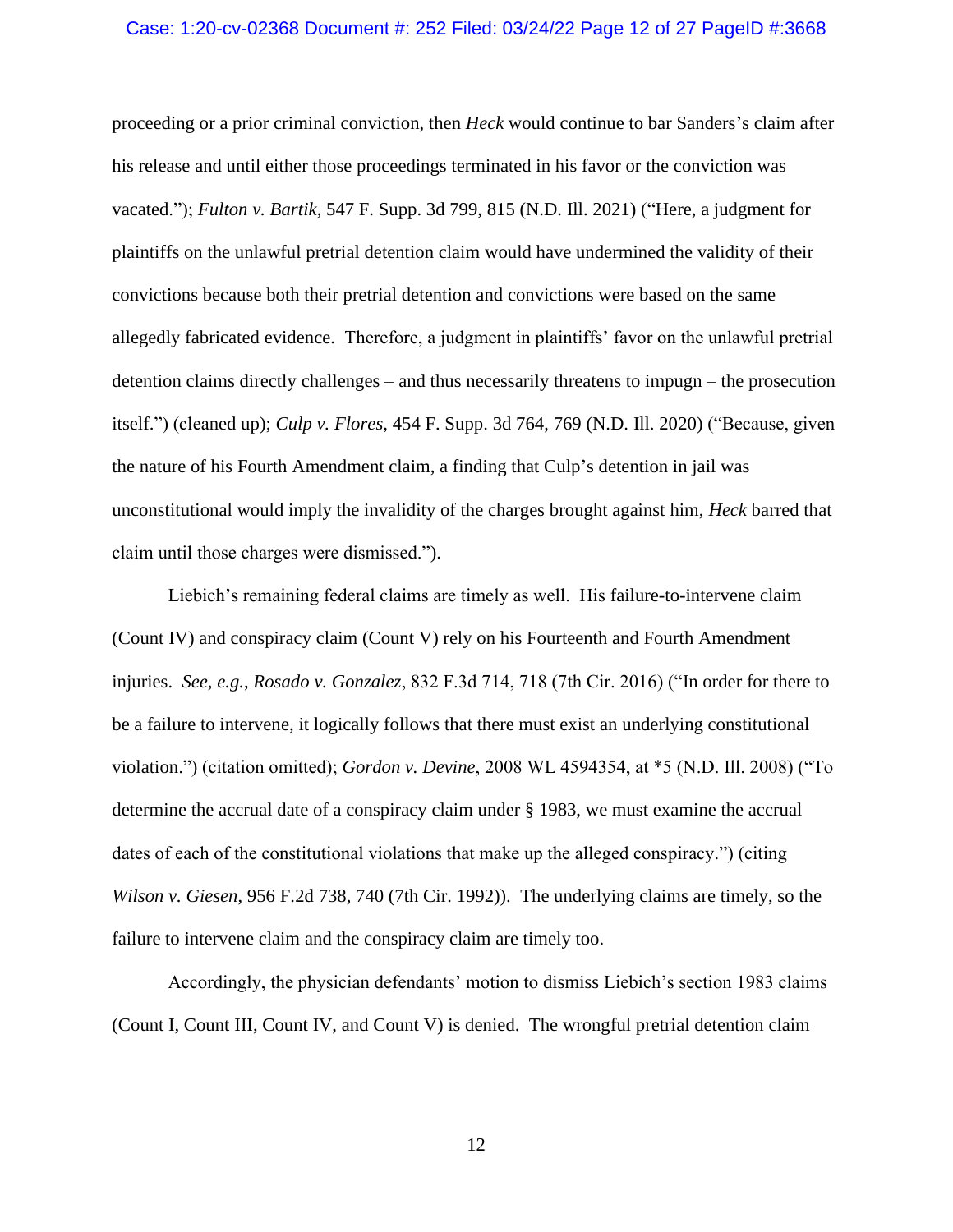## Case: 1:20-cv-02368 Document #: 252 Filed: 03/24/22 Page 13 of 27 PageID #:3669

(Count III) is dismissed to the extent that it relies on the Fourteenth Amendment, but survives under the Fourth Amendment.

# **B. State Law Claims – Malicious Prosecution, Intentional Infliction of Emotional Distress, and Civil Conspiracy**

Liebich also brings a collection of state law claims. This section of the Opinion will address three of the claims: malicious prosecution, intentional infliction of emotional distress, and civil conspiracy. The physician defendants moved to dismiss each claim.

Defendants argue that Liebich failed to plead malicious prosecution because he cannot show a lack of probable cause. A malicious prosecution claim includes five elements: "(1) commencement or continuation of an original proceeding; (2) termination of the proceeding in favor of the plaintiff; (3) the absence of probable cause; (4) malice; and (5) damages." *Cairel v. Alderden*, 821 F.3d 823, 834 (7th Cir. 2016).

Defendants contend that Liebich cannot plead the third element because a grand jury already determined that there was probable cause for his indictment. *See* Defs. Munoz and Severin's Mtn. to Dismiss Am. Cplt., at 18 (Dckt. No. 164) (citing Indictment (Dckt. No. 164- 2)).

But the existence of an indictment does not preclude a claim of malicious prosecution. A grand jury indictment is evidence of probable cause, but it does not end the matter. Otherwise, the prosecution could present phony evidence to a grand jury, and a defendant could not file suit based on the presentation of fake evidence. *See Swearnigen-El v. Cook Cnty. Sheriff's Dep't*, 602 F.3d 852, 863 (7th Cir. 2010); *Engel v. Buchan*, 791 F. Supp. 2d 604, 611 (N.D. Ill. 2011) ("While a criminal indictment or conviction is prima facie evidence of probable cause, it may be rebutted by evidence that it was obtained fraudulently.").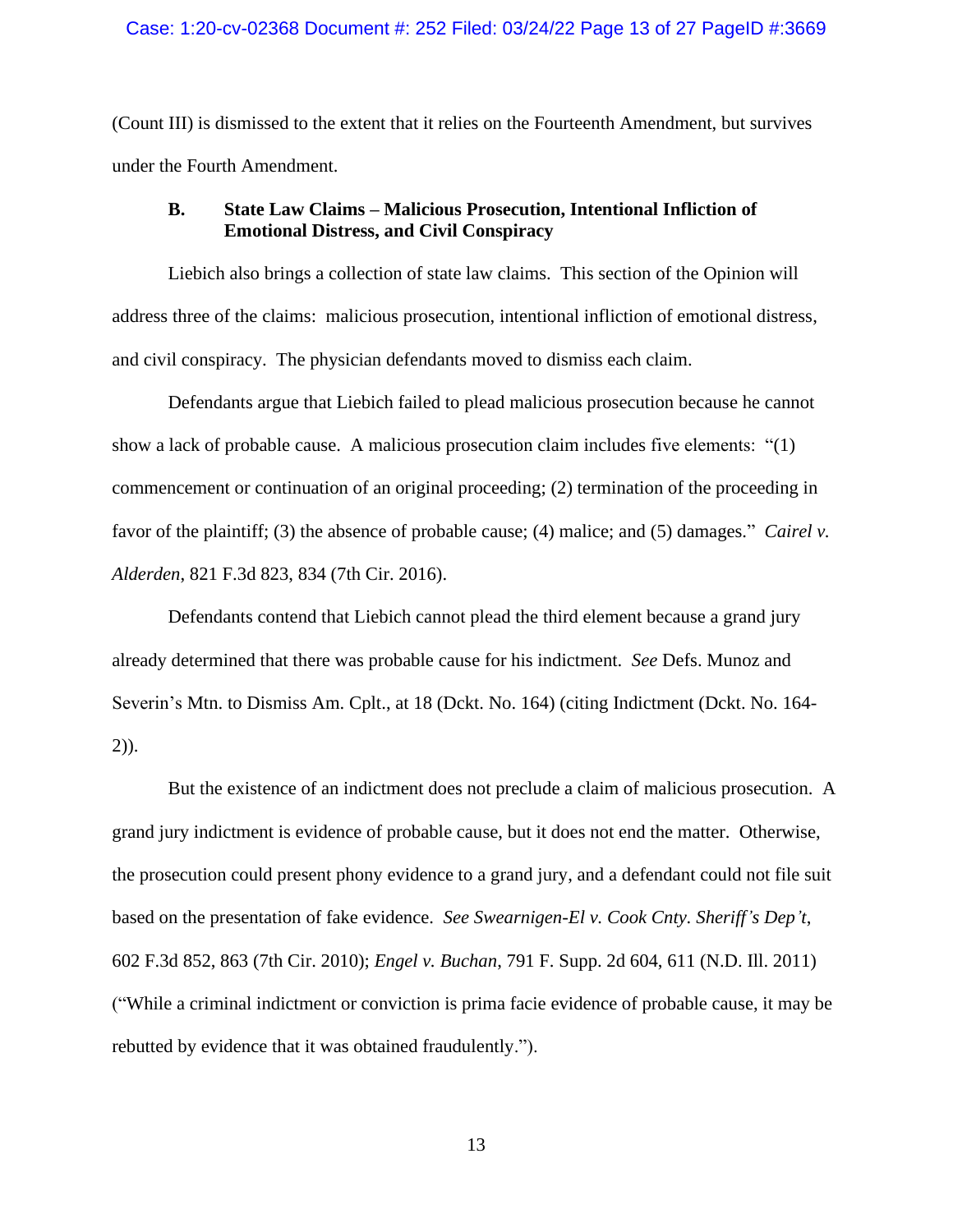## Case: 1:20-cv-02368 Document #: 252 Filed: 03/24/22 Page 14 of 27 PageID #:3670

And at the pleading stage, courts shy away from declaring a winner on one of the elements, unless the plaintiff pleads himself out of court. *See, e.g.*, *Cusick v. Gualandri*, 2021 WL 5447041, at  $*6$  (N.D. Ill. 2021) ("At this pleading stage, the Court will not make a finding about the existence of probable cause."). Here, Liebich can bring a malicious prosecution claim, even though there was an indictment, so he hasn't pled himself out of the courthouse. The physician defendants' motion to dismiss Liebich's malicious prosecution claim is denied.

Next, Defendants challenge Liebich's claim of intentional infliction of emotional distress as untimely. They argue that the claim accrued two years after Dr. Severin and Dr. Munoz caused Liebich's emotional distress when they testified at the 2004 trial. In their view, the claim accrued in 2006.

Defendants once again fail to account for *Heck*. The claim did not accrue before his conviction was vacated in 2018 (if not later, when the prosecution dismissed the case). *See Fulton*, 547 F. Supp. 3d at 822 ("*Heck*'s bar on § 1983 damages claims applies to state law claims as well."); *Starks v. City of Waukegan*, 946 F. Supp. 2d 780, 801 (N.D. Ill. 2013) ("Illinois has adopted the *Heck* rule."). Here, Liebich's claim of intentional infliction of emotional distress would have undermined his conviction, so *Heck* barred his claim until (at least) the state court overturned his conviction. *See Fulton*, 547 F. Supp. 3d at 822 ("[T]he alleged course of conduct forming the basis of the IIED claims went from arrest through prosecution and was perfected in plaintiffs' convictions. If judgment were entered for plaintiffs on the IIED claims, that would have undermined the validity of their convictions."); *Hill v. Cook County*, 463 F. Supp. 3d 820, 844 (N.D. Ill. 2020) ("Hill could not have brought his claim for intentional infliction of emotional distress until his conviction was overturned. He claims that he suffered emotional distress from the false accusation and unjust incarceration, which is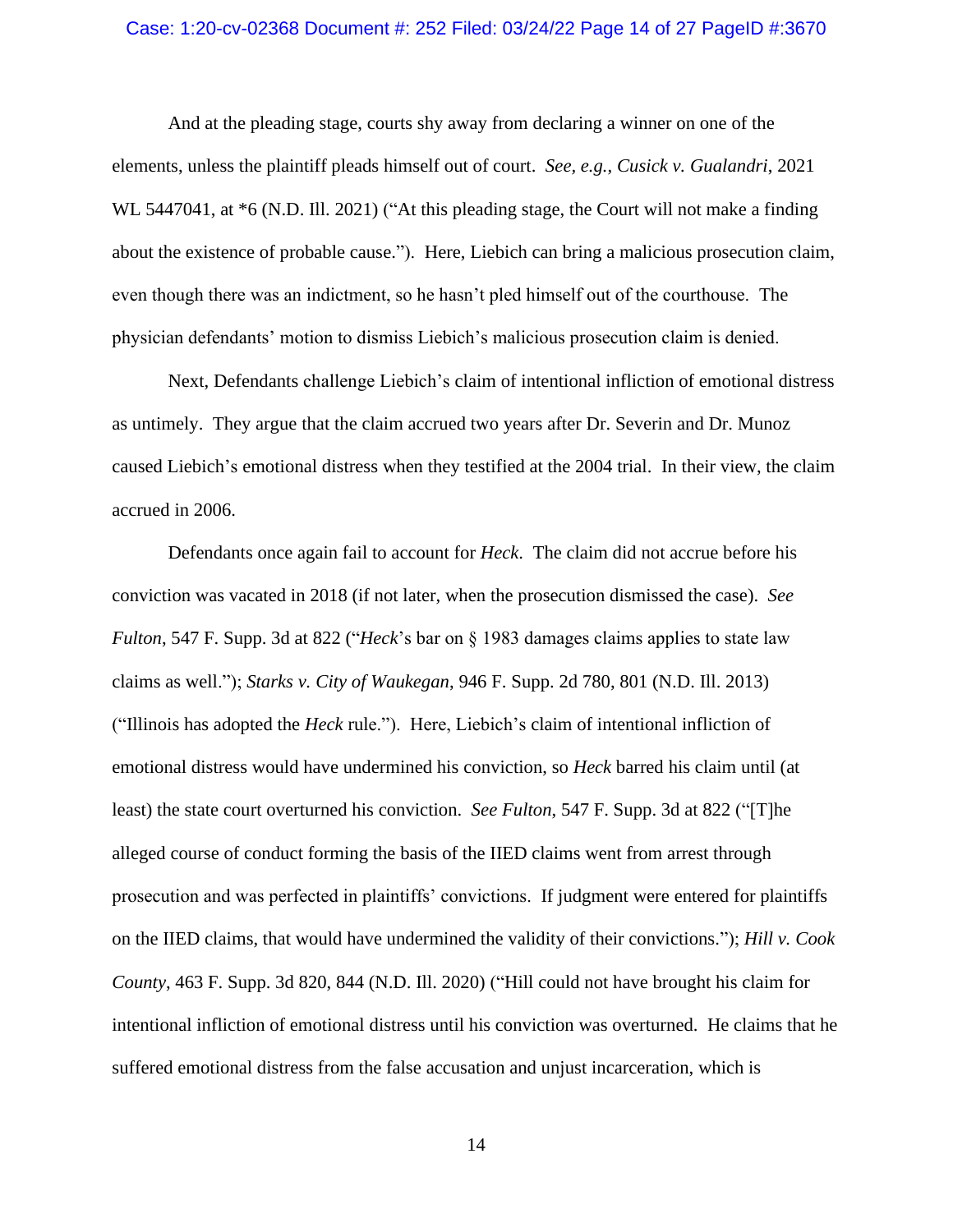# Case: 1:20-cv-02368 Document #: 252 Filed: 03/24/22 Page 15 of 27 PageID #:3671

inconsistent with a finding of guilt."). The physician defendants' motion to dismiss Liebich's claim of intentional infliction of emotional distress is denied.

Finally, the physician defendants argue that Liebich's civil conspiracy claim fails because he has not plausibly alleged any underlying state law tort. *See Turner v. Hirschbach Motor Lines*, 854 F.3d 926, 930 (7th Cir. 2017) ("Under Illinois tort law, a civil conspiracy requires (1) an agreement between two or more persons for the purpose of accomplishing either an unlawful purpose or a lawful purpose by unlawful means; and (2) *at least one tortious act* by one of the co-conspirators in furtherance of the agreement that caused an injury to the plaintiff.") (emphasis added) (cleaned up).

But the complaint alleges claims of malicious prosecution, and intentional infliction of emotional distress, so it pleads an underlying tort. The physician defendants' motion to dismiss the civil conspiracy claim is denied.

# **C. State Law Claims – Negligence, Willful and Wanton Conduct**

Liebich also brings claims of negligence and willful and wanton conduct. Once again, the physician defendants moved to dismiss. But this time, Liebich's claims do not pass muster.

To state a claim for negligence, a plaintiff must allege "the defendant owed a duty of care, the defendant breached that duty, and the breach was a proximate cause of his or her injuries." *See Monson v. City of Danville*, 2018 IL 122486, 425 Ill. Dec. 526, 115 N.E.3d 81, 95 (2018); *see also Pendolino v. BAC Home Loans Servicing, LP*, 2011 WL 3022265, at \*4 (N.D. Ill. 2011). "Whether a duty exists is a question of law to be determined by the court." *Dunn v. Menard, Inc.*, 880 F.3d 899, 906 (7th Cir. 2018); *see Zissu v. IH2 Prop. Illinois, L.P.*, 157 F. Supp. 3d 797, 800 (N.D. Ill. 2016) ("[A]lthough it can depend on the facts of a particular case, [the existence of a duty] can be addressed on a motion to dismiss.").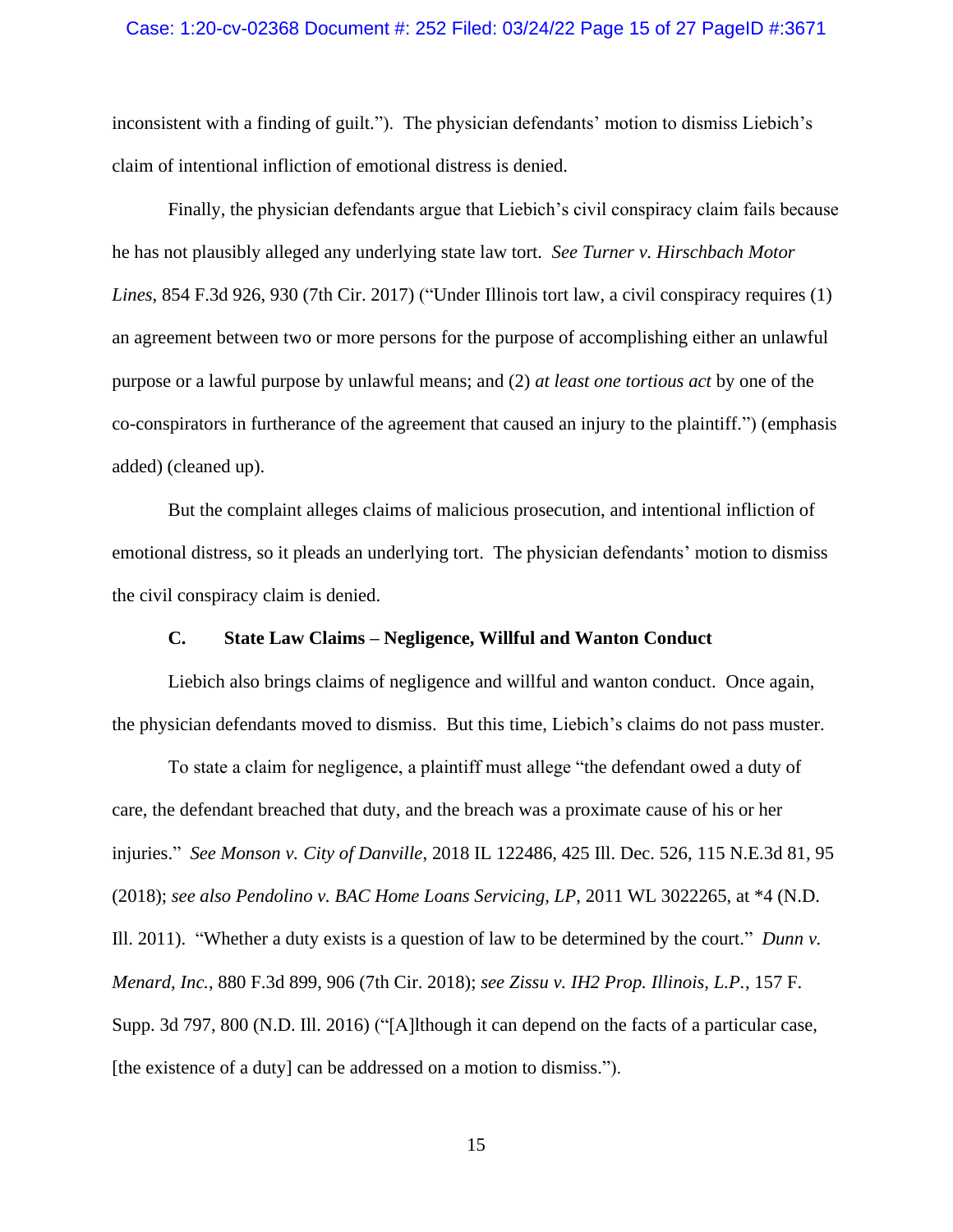## Case: 1:20-cv-02368 Document #: 252 Filed: 03/24/22 Page 16 of 27 PageID #:3672

To determine if the defendant had a duty, a court considers "whether defendant and plaintiff stood in such a relationship to one another that the law imposed upon defendant an obligation of reasonable conduct for the benefit of plaintiff." *Id.* (citing *Bucheleres v. Chicago Park Dist.*, 171 Ill. 2d 435, 216 Ill. Dec. 568, 665 N.E.2d 826, 831 (1996)). Courts generally weigh four factors: "(1) the reasonable foreseeability of injury; (2) the likelihood of injury; (3) the magnitude of the burden of guarding against injury; and (4) the consequences of placing that burden on the defendant." *Id.* (citing *Wilfong v. L.J. Dodd Constr.*, 401 Ill. App. 3d 1044, 341 Ill. Dec. 301, 930 N.E.2d 511, 519 (2010)).

Liebich argues that Dr. Severin and Dr. Munoz "had a duty to Mr. Liebich to refrain from providing police with medical information and opinions about Steven Quinn Jr.'s injuries, physical condition, and death" without relying on "the relevant standard of care" and "reasonable medical judgment." *See* Am. Cplt., at ¶ 141 (Dckt. No. 131). In his view, the physician defendants "violated the standard of care and failed to use reasonable medical judgment when they told police and provided medical records to police reflecting [] inaccurate medical conclusions" about the child's brain injury. *Id.* at ¶ 142.

Liebich offers no Illinois case law supporting the existence of his proposed duty, and the Court could not find any, either. Maybe the physicians owed a duty to the child, as the patient, even though he was deceased. (The parties did not discuss it, and the Court does not know.) Liebich is not arguing that the doctors owed him a duty in his capacity as a parent or guardian.

Liebich does not explain why the doctors owed him a duty at all. Maybe he is suggesting that doctors owe a duty to everyone to be careful. Or, maybe he is arguing that the doctors owed him a duty of care in his capacity as a criminal suspect. *See* Pl.'s Resp., at 20–21 (Dckt. No. 188).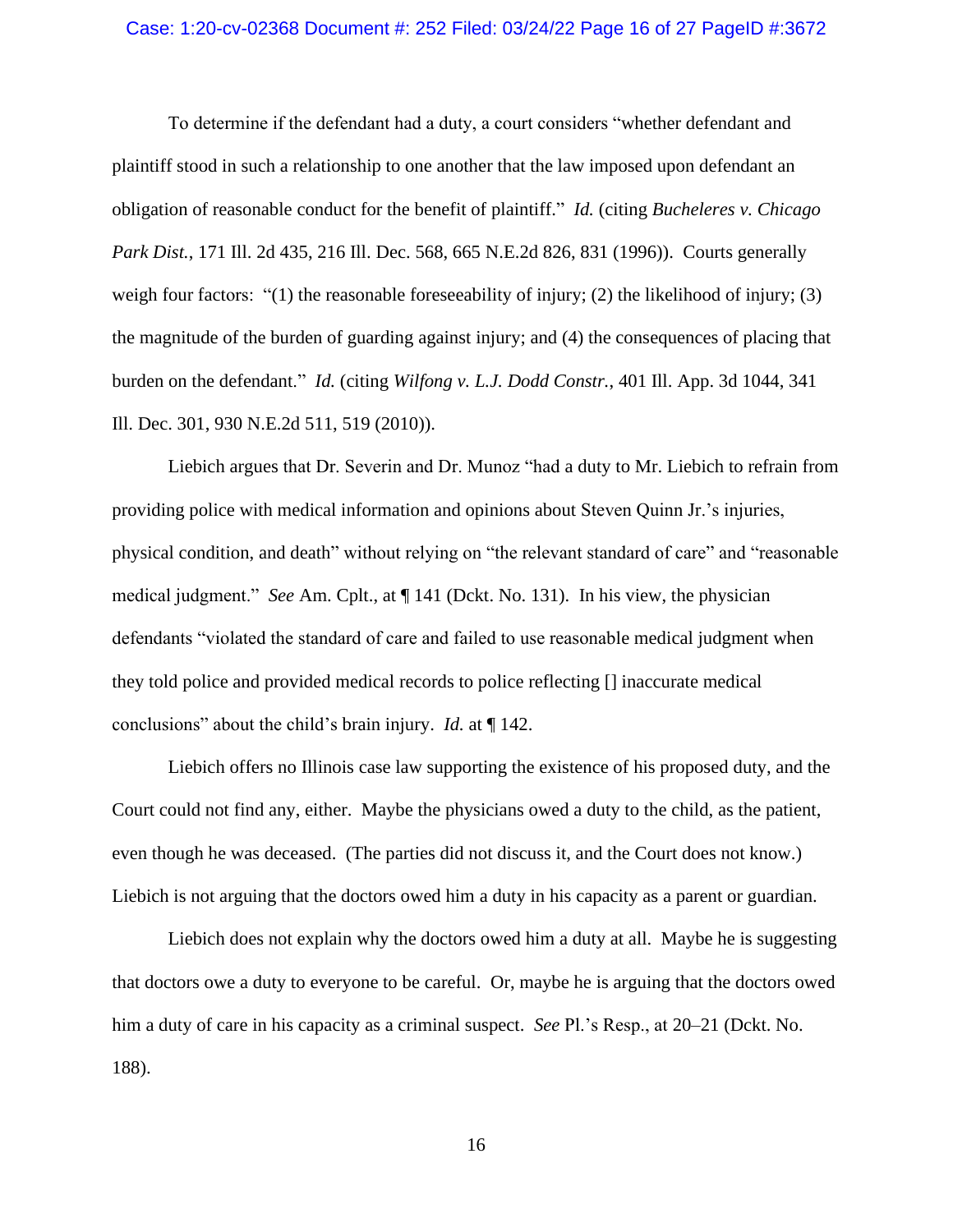### Case: 1:20-cv-02368 Document #: 252 Filed: 03/24/22 Page 17 of 27 PageID #:3673

This Court is not aware of any support for the notion that a physician owes a duty to a third party standing in Liebich's shoes. Liebich seemingly asks this Court to recognize a novel duty between a doctor and a *potential criminal suspect* based on the doctor's assessment of the *victim* and the doctor's decision to share his medical judgment with law enforcement. If there is any such authority out there, Liebich has not cited it. *See United States v. Holm*, 326 F.3d 872, 877 (7th Cir. 2003) ("It is not the obligation of this court to research and construct the legal arguments open to parties, especially when they are represented by counsel."); *Birch|Rea Partners, Inc. v. Regent Bank*, 2022 WL 611491, at \*3 (7th Cir. March 2, 2022) ("Nor is it our job to do the legal research that a party fails to do  $\dots$ .") (cleaned up).

The Seventh Circuit has instructed district courts to tread lightly "[w]hen given a choice between an interpretation of Illinois law which reasonably restricts liability, and one which greatly expands liability, [a federal court] should choose the narrower and more reasonable path (at least until the Illinois Supreme Court [says] differently)." *See Great N. Ins. Co. v. Amazon.com, Inc.*, 524 F. Supp. 3d 852, 856 (N.D. Ill. 2021) (alterations in original) (quoting *Todd v. Societe Bic, S.A.*, 21 F.3d 1402, 1412 (7th Cir. 1994)); *see also Insolia v. Philip Morris Inc.*, 216 F.3d 596, 607 (7th Cir. 2000) ("Federal courts are loathe to fiddle around with state law. Though district courts may try to determine how the state courts would rule on an unclear area of state law, district courts are encouraged to dismiss actions based on novel state law claims."); *Home Valu, Inc. v. Pep Boys*, 213 F.3d 960, 963 (7th Cir. 2000) ("When we are faced with two opposing and equally plausible interpretations of state law, we generally choose the narrower interpretation which restricts liability, rather than the more expansive interpretation which creates substantially more liability.") (cleaned up); *Pisciotta v. Old Nat'l Bancorp*, 499 F.3d 629, 636 n.5 (7th Cir. 2007) (noting that this principle applies "even where the plaintiff had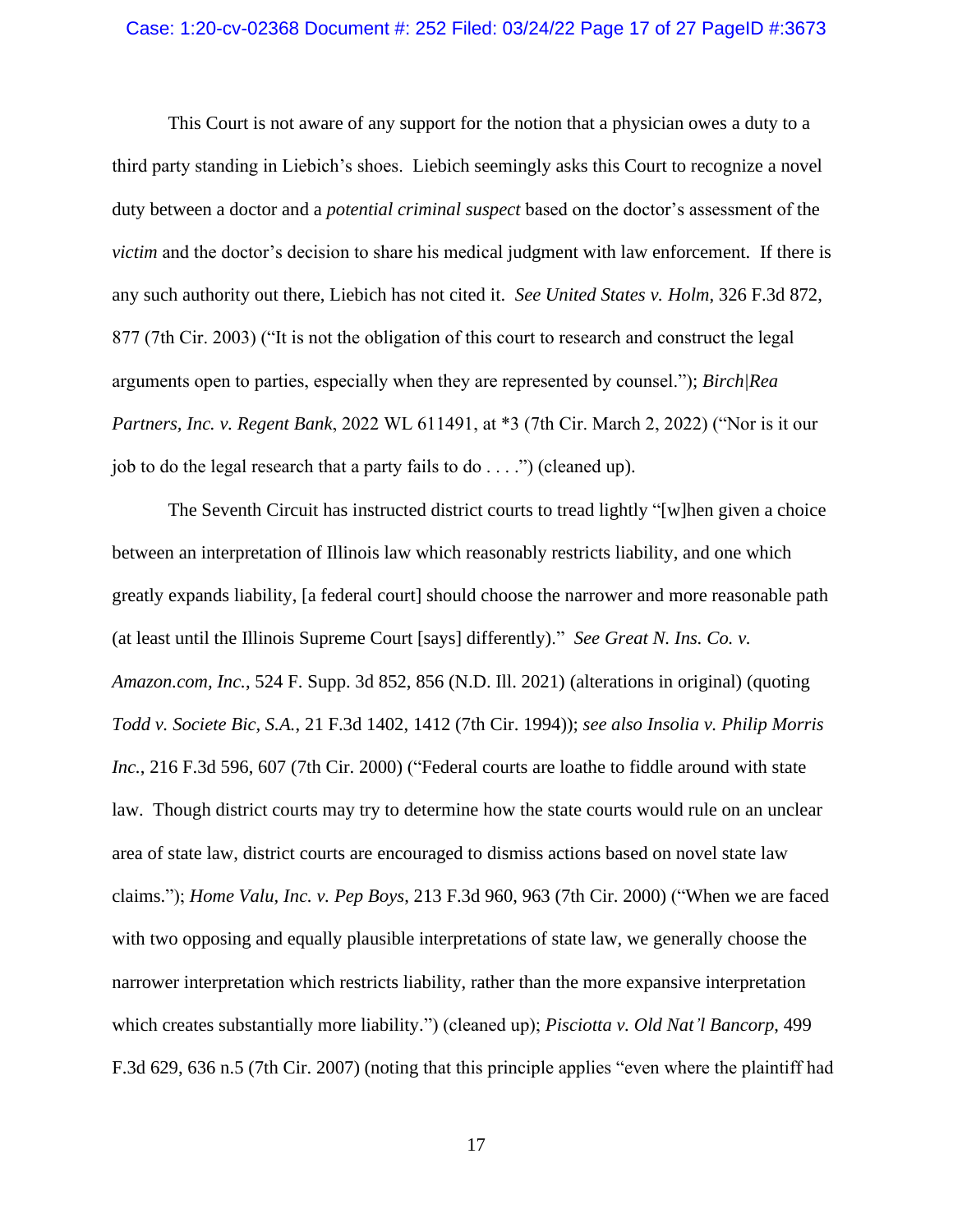## Case: 1:20-cv-02368 Document #: 252 Filed: 03/24/22 Page 18 of 27 PageID #:3674

no choice but to litigate [its] claim in federal court"); *1409 W. Diversey Corp. v. JPMorgan Chase Bank, N.A.*, 2016 WL 4124293, at \*1 (N.D. Ill. 2016) ("The Seventh Circuit has indicated that federal courts should be cautious in expanding the liability under state common law.").

The Seventh Circuit's admonition applies with particular force in this case, with Liebich arguing for an expansion of a physician's duty of care to *non-patient* third parties. Illinois courts have cautioned against finding a duty between doctors and third parties in the closely related context of medical malpractice claims. *See, e.g.*, *Tedrick v. Cmty. Res. Ctr., Inc.*, 235 Ill. 2d 155, 336 Ill. Dec. 210, 920 N.E.2d 220, 224 (2009) ("[T]he preferable view, and the one consistent with this court's holdings and with legislation based on social and public policy, is that a plaintiff cannot maintain a medical malpractice action absent a direct physician-patient relationship between the doctor and plaintiff or a special relationship.") (citing *Kirk v. Michael Reese Hosp. & Med. Ctr.*, 117 Ill. 2d 507, 111 Ill. Dec. 944, 513 N.E.2d 387, 398 (1987)); *Murillo v. United States*, 504 F. Supp. 3d 875, 884 (N.D. Ill. 2020) ("In Illinois, a physician's duty arises only when a physician-patient relationship has been expressly established or when a special relationship exists, such as when one physician is asked by another physician to provide a service to a patient, conduct laboratory tests, or review test results.") (citing *Siwa v. Koch*, 388 Ill. App. 3d 444, 327 Ill. Dec. 787, 902 N.E.2d 1173, 1176 (2009), and *Weiss v. Rush N. Shore Med. Ctr.*, 372 Ill. App. 3d 186, 310 Ill. Dec. 231, 865 N.E.2d 555, 557 (2007)).

The same principles apply to Liebich's negligence claim. To hold that Dr. Severin and Dr. Munoz had a duty to Liebich – meaning a duty to not share erroneous medical judgments with law enforcement officers – would greatly increase the burden of liability on physicians. And it would cut against Illinois courts' admonition to limit a physician's duty of care to his or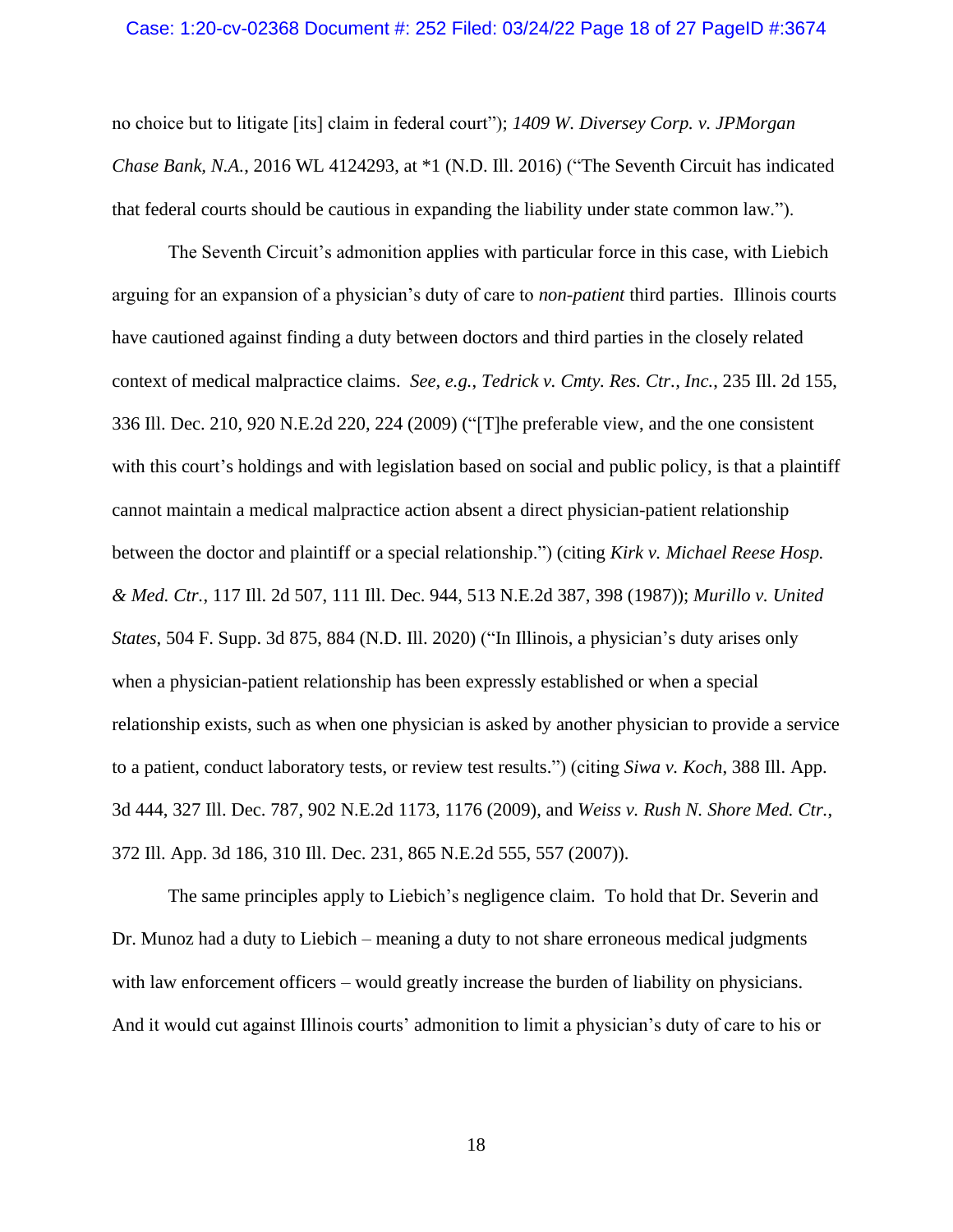her patients. Without any duty, Liebich cannot plead a negligence claim. The Court therefore grants the physician defendants' motion to dismiss Count IX.<sup>4</sup>

Finally, the physician defendants argue that "willful and wanton conduct" is not an independent cause of action. The Court agrees.

Illinois law does not recognize a "separate and independent tort of willful and wanton conduct." *See Falcon v. City of Chicago*, 2021 WL 1222869, at \*5 (N.D. Ill. 2021) (citation omitted). That said, Illinois courts interpret willful and wanton conduct as "an aggravated form of negligence." *See Papadakis v. Fitness 19 IL 116, LLC,* 2018 IL App (1st) 170388, 439 Ill. Dec. 595, 148 N.E.3d 648, 653 (2018). To state a claim for aggravated negligence, a plaintiff must plead and prove the basic elements of a negligence claim, as well as the additional element that the defendant had "either a deliberate intention to harm or a conscious disregard for the

<sup>&</sup>lt;sup>4</sup> Liebich's negligence claim could be considered a malpractice claim. The complaint describes Count IX under the header of "negligence." But "[e]ven if a complaint does not state a medical malpractice claim on its face, it may nonetheless come within the ambit of the [Healing Art Malpractice Act] if it sounds in malpractice." *See Harris v. Wexford Health Sources, Inc.*, 2016 WL 147724, at \*2 (N.D. Ill. 2016) (cleaned up). Illinois courts define "malpractice" as "failure of one rendering professional services to exercise that degree of skill and learning commonly applied under all the circumstances in the community by the average prudent reputable member of the profession with the result of injury to the recipient of those services.'" *See Williams v. Athletico, Ltd.*, 2017 IL App (1st) 161902, 412 Ill. Dec. 124, 74 N.E.3d 1047, 1053 (2017) (cleaned up). "To determine whether a claim sounds in malpractice, a court may consider '(1) whether the standard of care involves procedures not within the grasp of the ordinary lay juror; (2) whether the activity is inherently one of medical judgment; and (3) the type of evidence that will be necessary to establish plaintiffs' case.'" *Johnson v. United States*, 2016 WL 3387156, at \*11 (N.D. Ill. 2016) (quoting *Jackson v. Chicago Classic Janitorial & Cleaning Serv., Inc.*, 355 Ill. App. 3d 906, 291 Ill. Dec. 469, 823 N.E.2d 1055, 1057–58 (2005)). Here, Liebich attempts to distinguish his negligence claim from a malpractice claim, but he isn't convincing. *See* Pl.'s Resp., at 22 (Dckt. No. 188) ("Plaintiff does not allege a negligence claimed [sic] based on medical malpractice, but rather based on the negligent medical opinions regarding Plaintiff's role in Steven's death that was conveyed by the Doctor Defendants to law enforcement – the claim has nothing to do with the quality of care provided to Steven."). Liebich's claim relies on the physician defendants' "negligent medical opinions" and acts that "required them to apply their medical skills and medical judgment." *Id.* at 22–23. So Liebich's claim very likely qualifies as a medical malpractice claim, which generally precludes liability based on a third party. *See, e.g.*, *Murillo v. United States*, 504 F. Supp. 3d 875, 884 (N.D. Ill. 2020). That said, none of the Defendants argue that Liebich brings a medical malpractice claim, so the Court merely notes that it would be an independent ground for dismissal.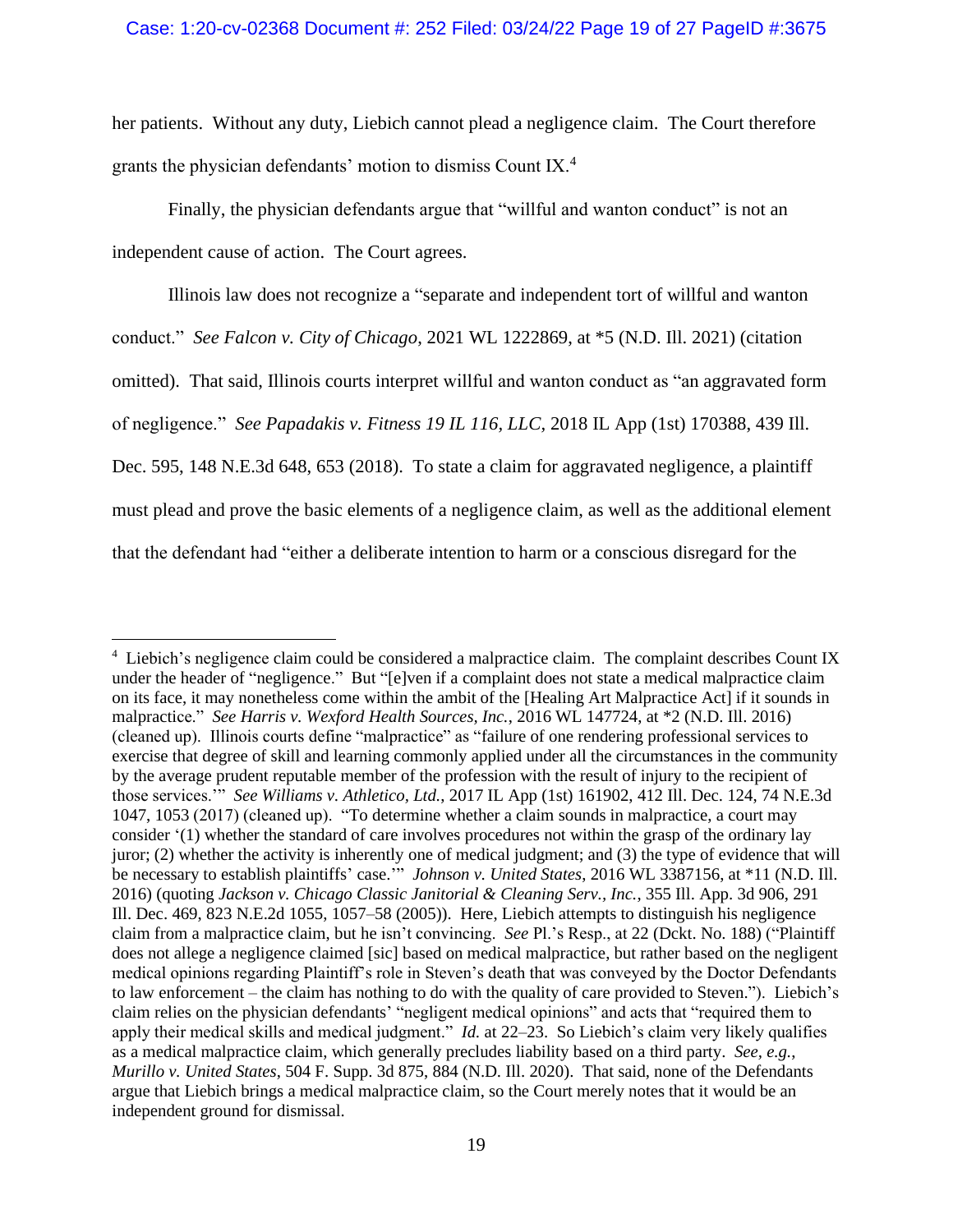plaintiff's welfare." *See Farnik v. Chicago Police Dep't*, 2015 WL 13878225, at \*3 (N.D. Ill. 2015).

Liebich has not stated a negligence claim, and he has not stated an aggravated negligence claim either. The Court grants the physician defendants' motion to dismiss Count IX (the negligence claim) and Count VIII (the willful and wanton claim).

## **D. Absolute Immunity and State Actors**

Finally, the physician defendants contend that Liebich's claims should be dismissed because Dr. Severin and Dr. Munoz are entitled to witness immunity and Illinois's absolute privilege for statements made pursuant to a judicial proceeding. Defendants also contend that the doctors' actions do not qualify as state action under section 1983, precluding Liebich's federal claims. Neither argument moves the needle.

First, Defendants already presented their theory of witness immunity in their first motion to dismiss, which they candidly admit. *See* Defs. Munoz and Severin's Mtn. to Dismiss Am. Cplt., at 6 (Dckt. No. 164) ("These defendants are respectful of this Court's previous finding that they are not entitled to immunity in this matter under the doctrine of witness immunity. . . . [T]hese defendants respectfully maintain that they are entitled to absolute witness immunity . . . ."). Defendants made the same argument, and this Court makes the same ruling. As this Court previously ruled, the physician defendants are not entitled to witness immunity.<sup>5</sup> *See*  3/22/21 Mem. Opin. and Order, at 7–8 (Dckt. No. 115).

<sup>&</sup>lt;sup>5</sup> This Court acknowledges the ruling by another court in this district about the scope of witness immunity, including whether it extends to *preparations* for testimony, in addition to trial testimony itself. *See Hayes v. Narang*, 2020 WL 4815909, at \*8 (N.D. Ill. 2020) ("Consequently, Dr. Narang is entitled to absolute immunity for challenges to his examination of A.N., his report which embodied those findings, and his testimony at the custody hearing."). Defendants can revisit that issue at summary judgment if they so choose, after the parties have gathered the facts.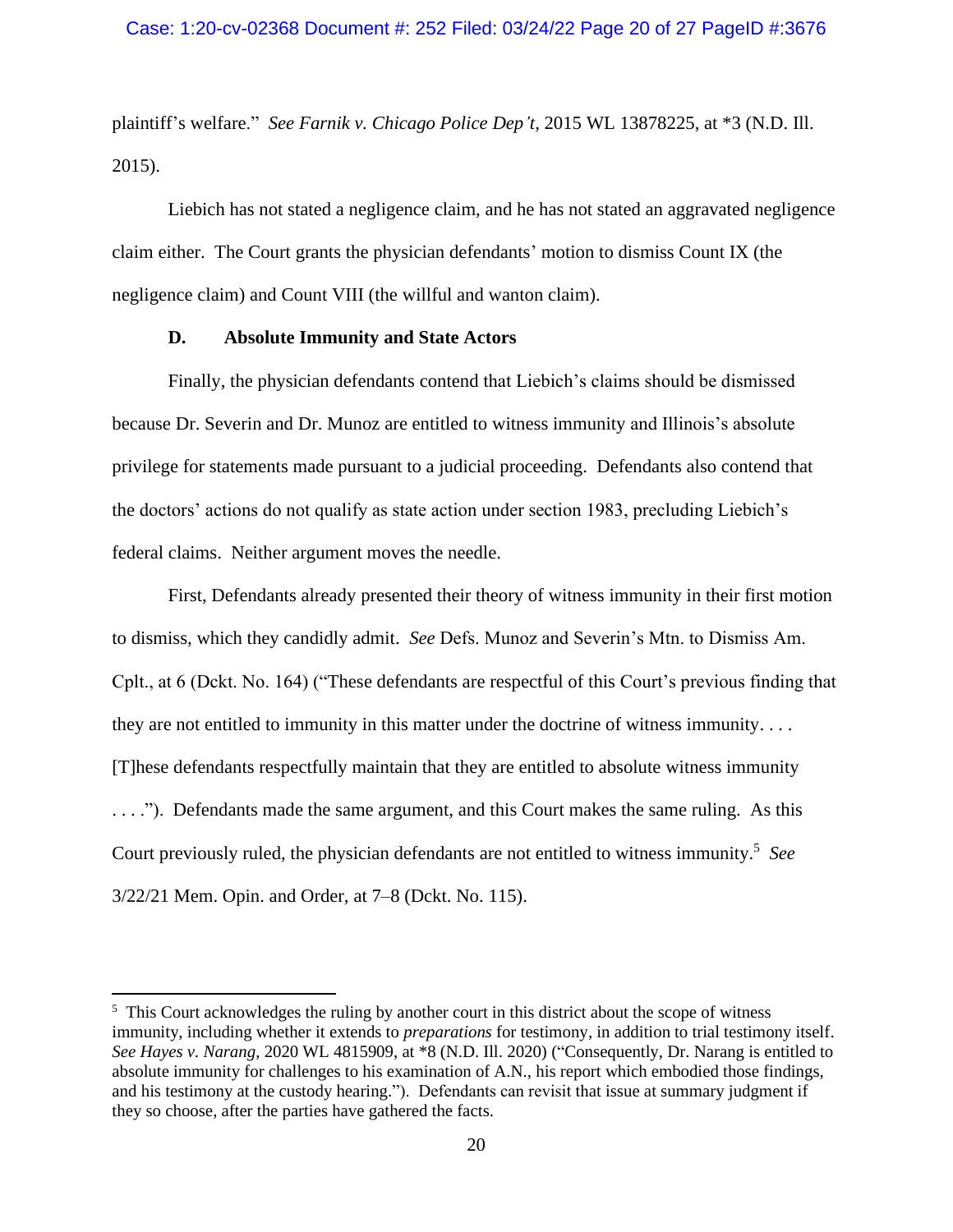## Case: 1:20-cv-02368 Document #: 252 Filed: 03/24/22 Page 21 of 27 PageID #:3677

The argument about the absolute litigation privilege also misses the mark. The privilege protects witnesses from *defamation* actions, not all forms of lawsuits. *See, e.g.*, *Gorman-Dahm v. BMO Harris Bank, N.A.*, 2018 IL App (2d) 170082, 419 Ill. Dec 719, 94 N.E.3d 257, 263 (2018) ("It has long been the recognized rule of law that whatever is said or written in a legal proceeding which is pertinent and material to the matters in controversy, is privileged, and no action of slander or libel can be maintained thereon.") (citation omitted).

Defendants provide no Illinois case law extending the absolute litigation privilege beyond defamation actions, and the Court cannot find support for such an extension either. *See Stone v. Washington Mut. Bank*, 2011 WL 3678838, at \*16 (N.D. Ill. 2011) ("[Defendants] cite no Illinois case applying this privilege to claims outside of the defamation or libel context, such as plaintiffs' remaining state law claims of intentional infliction of emotional distress. Though some states have extended the absolute privilege to such claims, Illinois courts do not appear to have done so."); *Johnson v. Johnson & Bell, Ltd.*, 2014 IL App (1st) 122677, 379 Ill. Dec. 626, 7 N.E.3d 52, 56 (2014) ("Illinois courts have not specifically discussed whether absolute immunity extends to claims for negligent infliction of emotional distress or breach of contract."); *see also MacGregor v. Rutberg*, 478 F.3d 790, 791 (7th Cir. 2007) ("The privilege mainly protects against suits for defamation  $\dots$ ."). Liebich does not bring a defamation claim, so the privilege does not apply.

Second, the Court previously rejected Defendants' argument that Dr. Severin and Dr. Munoz did not act under color of state law. Again, "the inquiry into whether a private citizen acted under color of state law for section 1983 purposes is 'necessarily factbound.'" *See* 3/22/21 Mem. Opin. and Order, at 10 (Dckt. No. 115) (citing *Lugar v. Edmondson Oil Co.*, 457 U.S. 922, 937 (1982)). The same ruling applies here.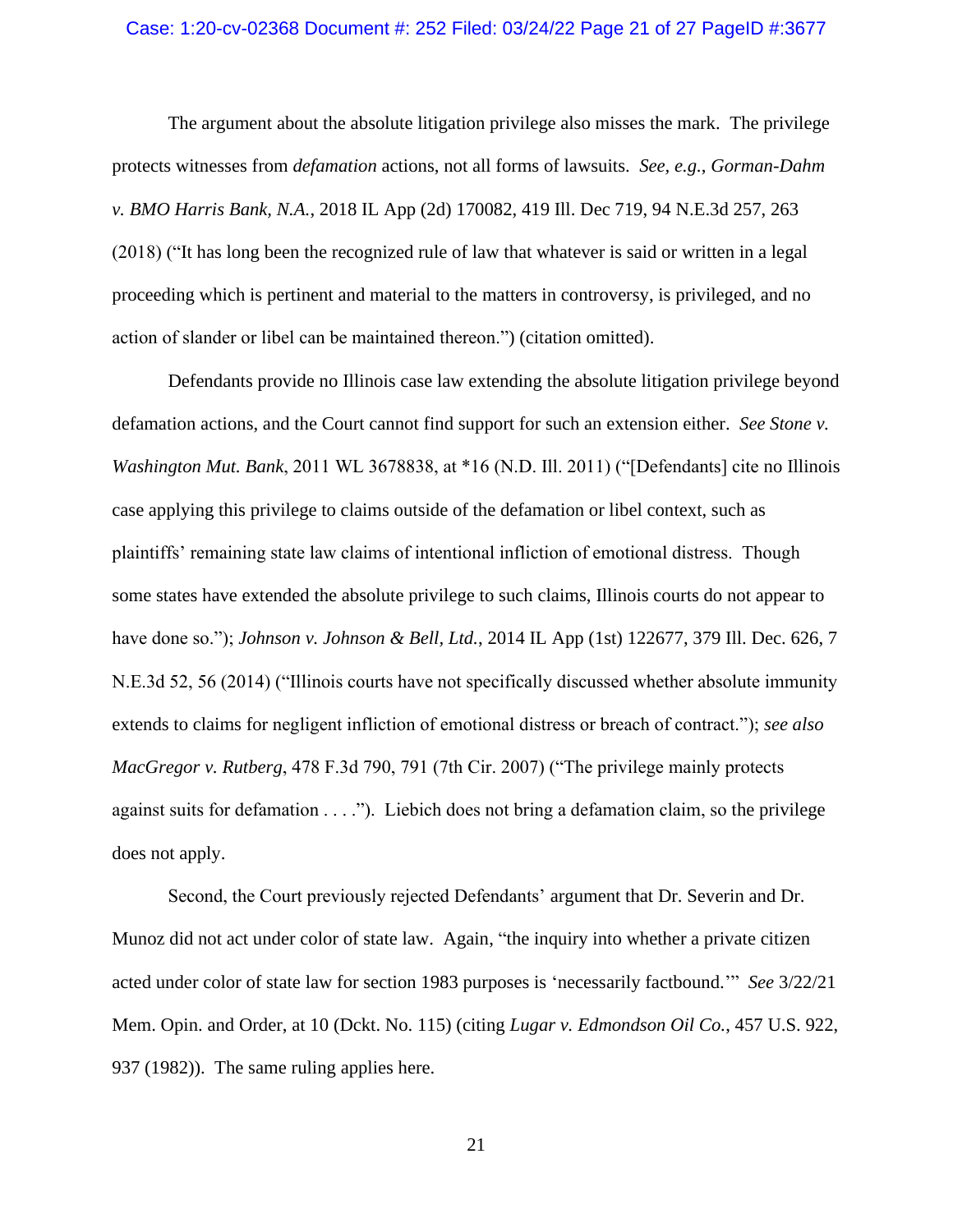# **II. Rush University Medical Center**

Liebich's amended complaint added Rush as a defendant. Liebich asserts both federal and state law claims against Rush based on his claims against the physician defendants. The Court begins with the federal causes of action.

# **A. Federal Claims –** *Respondeat Superior*

Liebich admits that, under current law, his federal claims against Rush are doomed. Again, the claims against Rush are based on a theory of *respondeat superior*. But there is no *respondeat superior* liability for municipalities and private corporations that provide state functions. *See Monell v. Dep't of Soc. Servs.*, 436 U.S. 658, 691 (1978).

The parties don't tease it out, but they appear to agree that *Monell* applies to Rush because Liebich alleges that the two physicians conspired with the government and thus count as state actors. *See* 3/22/21 Mem. Opin. and Order, at 10 (Dckt. No. 115) (concluding that a "conspiracy with the government is enough to render a private citizen a state actor"). "Plaintiff acknowledges that, under existing precedent, his *respondeat superior* theory of liability against Rush lies only for his state law claims, and that he may not recover from Rush for the Doctor Defendants' constitutional violations absent allegations of Rush's own unconstitutional policies." *See* Pl.'s Resp., at 18 n.8 (Dckt. No. 188).

Liebich's federal claims against Rush (Counts I, III, IV, and V) are dismissed because they rely on a theory of vicarious liability.

## **B. State Law Claims – Scope of Employment**

Liebich also brings a basket of state law claims, including malicious prosecution (Count VI), intentional infliction of emotional distress (Count VII), willful and wanton conduct (Count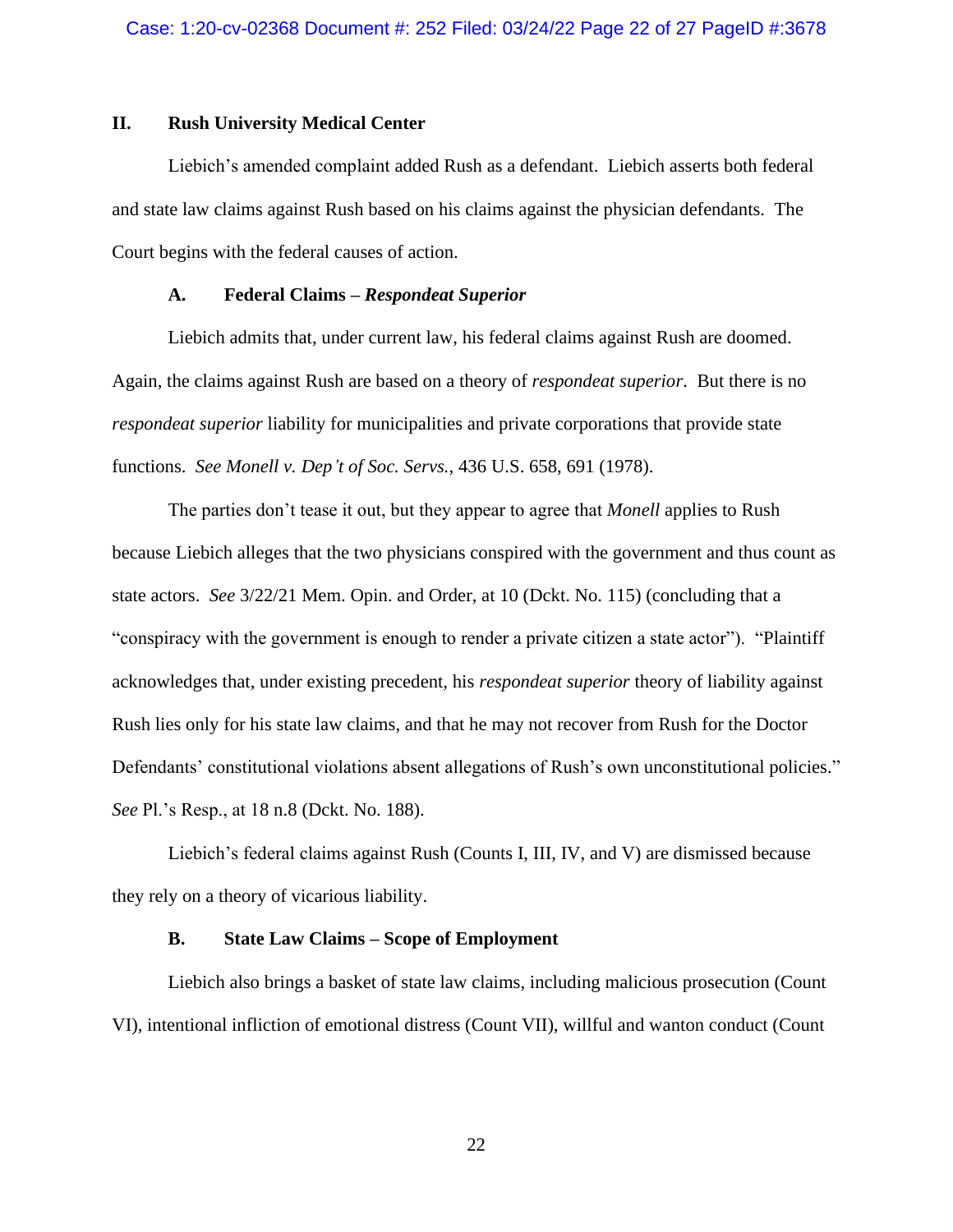VIII), negligence (Count IX), civil conspiracy (Count X), and *respondeat superior* liability (Count XI).

Liebich isn't claiming that Rush did anything wrong independently. That is, Liebich is not claiming that Rush has liability for anything, except vicarious liability on the claims against the two physicians. So all of the claims against Rush fall under the umbrella of *respondeat superior*. *See* Pl.'s Resp., at 18 (Dckt. No. 188) ("Plaintiff does not advance any claims against Rush directly for its own institutional misconduct. Rather, Plaintiff's claims against Rush are solely on the basis of *respondeat superior* alleging its responsibility for misconduct committed by the Doctor Defendants.").

Under Illinois common law, an employer "may be held vicariously liable for the tort of an employee if the tort is committed within the scope of the employment." *See Richards v. U.S. Steel*, 869 F.3d 557, 565 (7th Cir. 2017) (citation omitted); *see also Bagent v. Blessing Care Corp.*, 224 Ill. 2d 154, 308 Ill. Dec. 782, 862 N.E.2d 985, 991 (2007). So, "an employer is liable for an intentional tort committed by its employee only if the tort was in furtherance of his employment, that is, only if the employee's motive, or at least a motive, in committing the tort was to serve his employer." *Doe v. City of Chicago*, 360 F.3d 667, 670 (7th Cir. 2004). An employer's vicarious liability "extends to the negligent, willful, malicious, or even criminal acts of its employees when such acts are committed within the scope of the employment." *Weller v. Paramedic Servs. of Illinois, Inc.*, 297 F. Supp. 3d 836, 849 (N.D. Ill. 2018) (citing *Bagent*, 862 N.E.2d at 991).

"Under Illinois law, there are three necessary criteria for an employee's action to be within the scope of his employment. First, the relevant conduct must be of the kind that the employee was employed to perform. Second, the conduct must have occurred substantially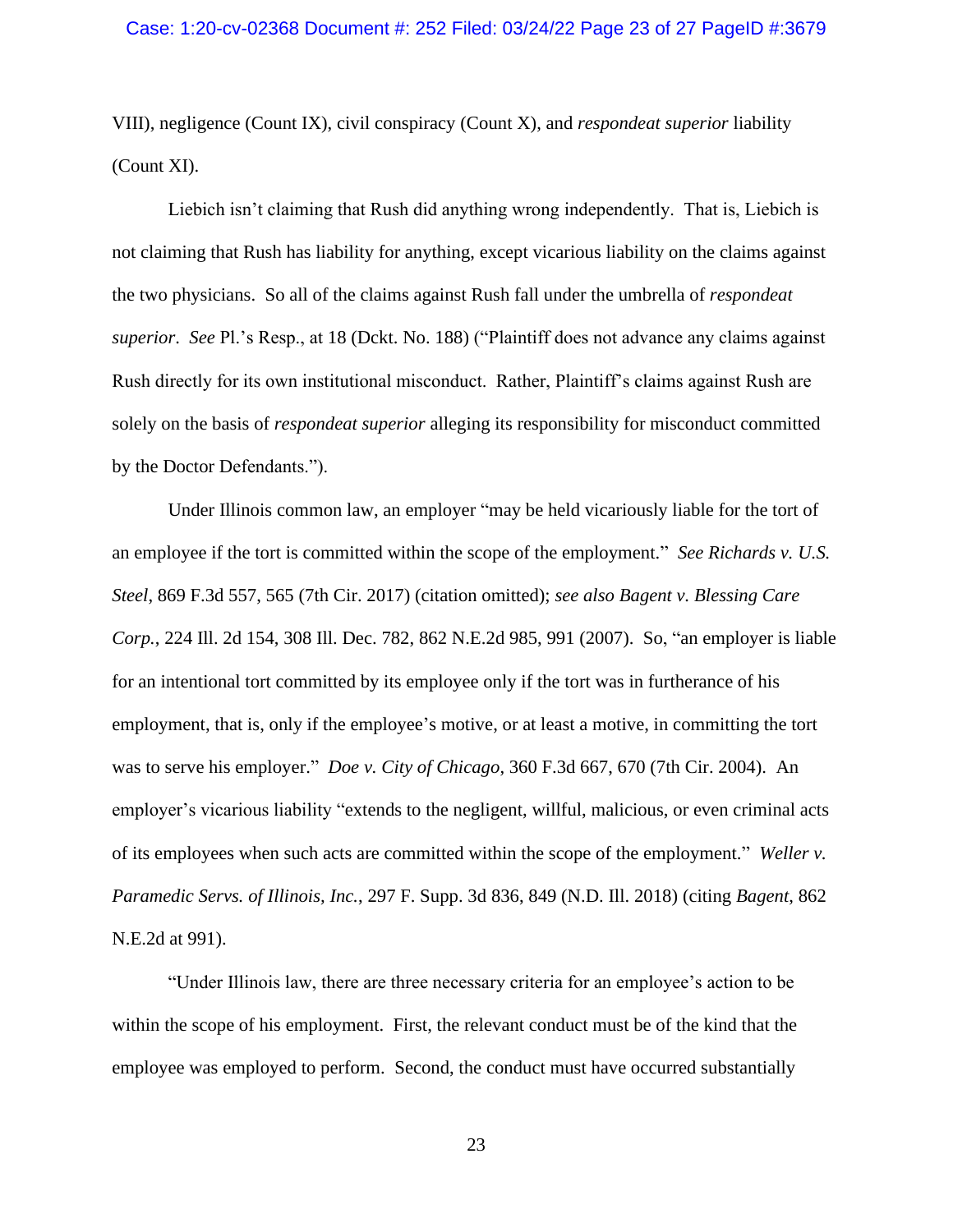## Case: 1:20-cv-02368 Document #: 252 Filed: 03/24/22 Page 24 of 27 PageID #:3680

within the time and space limits authorized by the employment. And third, the conduct must have been motivated, at least in part, by a purpose to serve the employer." *Elston v. County of Kane*, 948 F.3d 884, 887 (7th Cir. 2020); *see also Boston v. U.S. Steel Corp.*, 816 F.3d 455, 467 (7th Cir. 2016). Vicarious liability does not apply to an employee "who acts purely in his own personal interest," but "a mixed motive may be enough to create liability." *See Elston*, 948 F.3d at 888.

The Court granted the physician defendants' motion to dismiss Liebich's negligence and willful and wanton claim *(i.e.*, an aggravated negligence claim). Rush cannot have vicarious liability on claims against the doctors when the claims against the doctors were dismissed. So, the Court dismisses the negligence and willful and wanton claims against Rush, too.

For the remaining claims (malicious prosecution, intentional infliction of emotional distress, and civil conspiracy), Rush challenges the third requirement of vicarious liability. Rush argues that Dr. Severin and Dr. Munoz did not perform any of their alleged actions "with an intent to benefit Rush." *See* Def. Rush's Mtn. to Dismiss Am. Cplt., at 14 (Dckt. No. 170). According to Rush, Liebich cannot state a claim for *respondeat superior* liability based on any state tort because the defendant physicians could not have acted with a motive to serve Rush.

But "[w]hether the employee's conduct was so unreasonable as to make his act an independent act of his own, rather than a mere detour or one incidental to employment, is a question of degree which depends upon the facts of the case." *See Lujano v. Town of Cicero*, 691 F. Supp. 2d 873, 889 (N.D. Ill. 2010) (citing *Davila v. Yellow Cab Co.*, 333 Ill. App. 3d 592, 267 Ill. Dec. 348, 776 N.E.2d 720, 728 (2002)). Indeed, "[b]ecause scope of employment is a fact-intensive issue, Illinois courts have held that it is generally inappropriate to resolve this issue at the motion to dismiss or summary judgment stage." *See Golbert v. Aurora Chicago*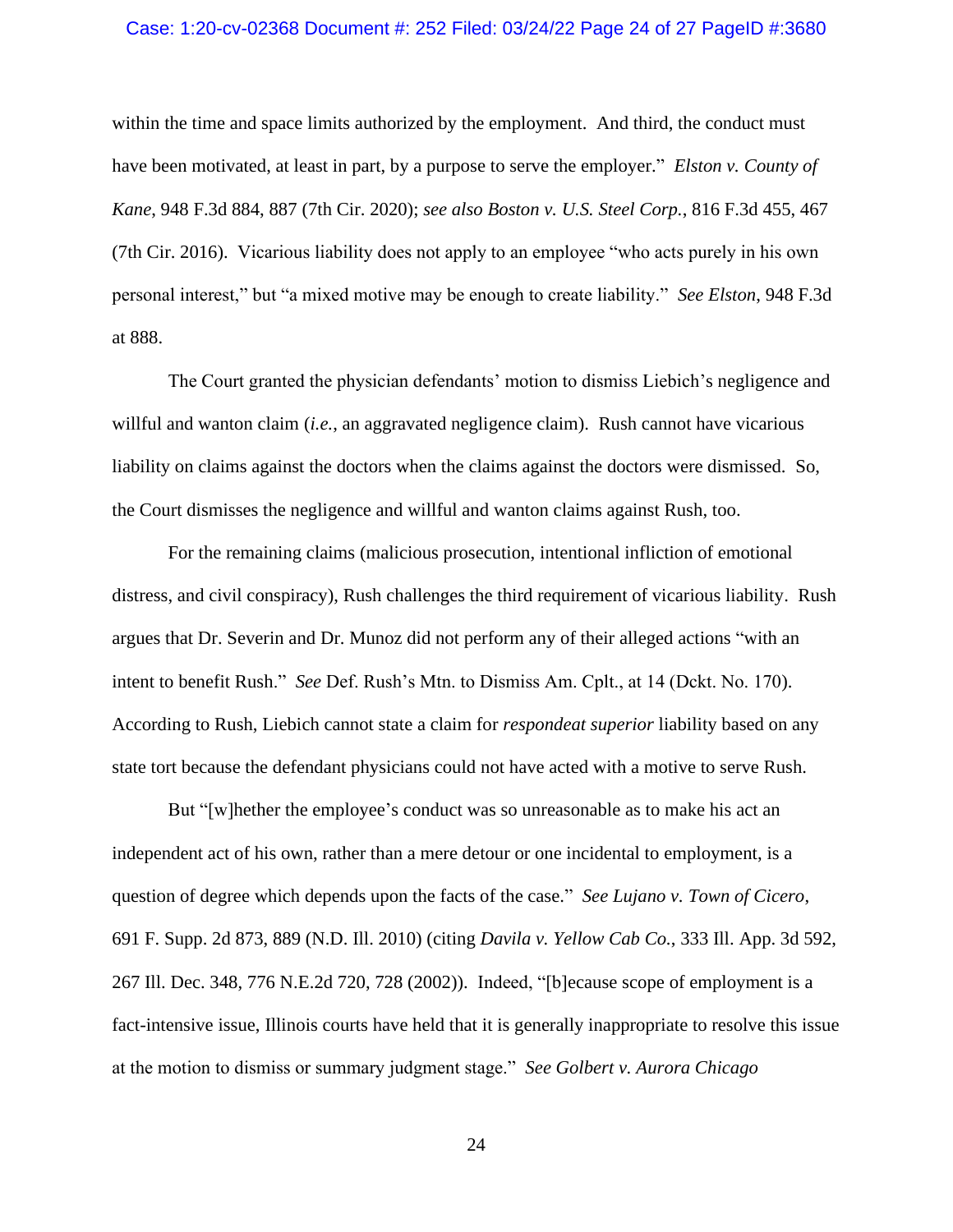*Lakeshore Hosp., LLC*, 2021 WL 952528, at \*11 (N.D. Ill. 2021) (citation omitted); *see also Albright v. Am. Greetings Corp.*, 2020 WL 3303001, at \*3 (N.D. Ill. 2020) ("[O]ften scope of employment is a fact question inappropriate for resolution at the motion to dismiss stage."); *Blasberg v. City of Chicago*, 2018 WL 3046867, at \*3 (N.D. Ill. 2018) ("[M]atters regarding indemnification are not often resolved on the pleadings.").

Liebich alleges that the defendant physicians "reached false medical opinions about the cause of Steven's death and Plaintiff's role in causing him fatal injuries, and then conveyed this false information to law enforcement officers who were at the hospital investigating Steven's death." *See* Pl.'s Resp., at 23 (Dckt. No. 188). The complaint does not preclude the possibility that the physician defendants acted, at least in part, out of a motivation to serve Rush. It may be unlikely, but "[t]he plausibility standard is not akin to a 'probability requirement.'" *See Iqbal*, 556 U.S. at 678.

Based only on the pleadings – and drawing all reasonable inferences in Liebich's favor – the physician defendants plausibly acted with the requisite motive to serve Rush, allowing Liebich to pursue *respondeat superior* liability. So the Court denies Rush's motion to dismiss Liebich's claims for malicious prosecution, intentional infliction of emotional distress, and civil conspiracy.

Rush also moves to dismiss Liebich's independent claim for *respondeat superior* liability (Count XI). In Illinois, "*respondeat superior* is not by itself a cause of action." *See Jones v. UPS Ground Freight, Inc.*, 2016 WL 826403, at \*3 (N.D. Ill. 2016); *see also Winn v. City of Chicago*, 2022 WL 80272, at \*7 (N.D. Ill. 2022) ("[R]espondeat superior is not a basis for an independent claim; it is instead a theory on which the City can be held liable for torts committed by officers."); *Wilson v. Edward Hosp.*, 2012 IL 112898, 367 Ill. Dec. 243, 981 N.E.2d 971, 980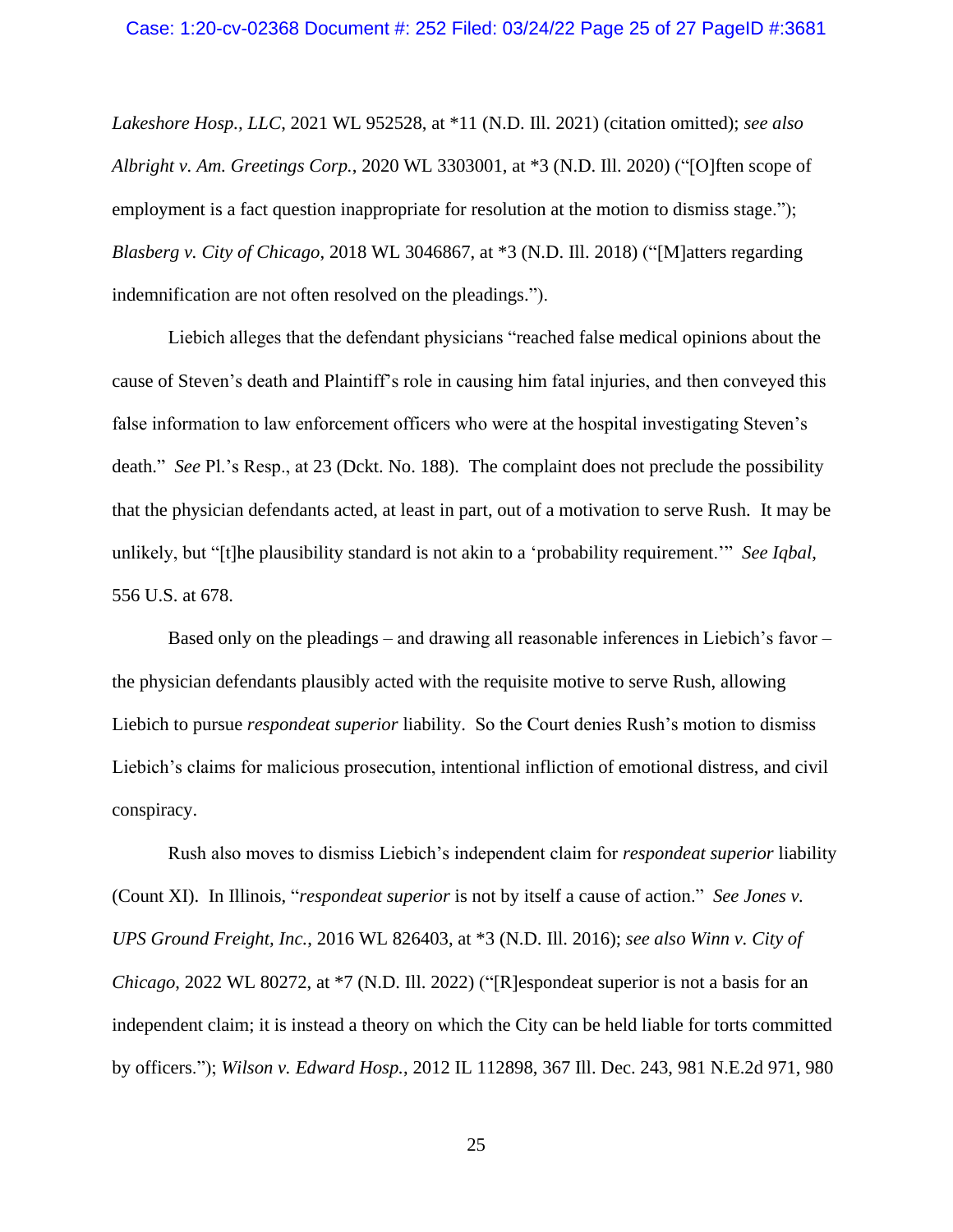(2012) (holding that actual agency and apparent agency are not causes of action separate from an underlying negligence claim because "vicarious liability is not itself a claim or cause of action").

Liebich can pursue the surviving state tort claims against Rush under a theory of *respondeat superior*, but he lacks an independent cause of action for vicarious liability against Rush. The Court dismisses Count XI as duplicative.

Rush also advances the same arguments that the physicians made (*i.e.*, timeliness,<sup>6</sup> witness immunity, Illinois' absolute privilege, Dr. Severin and Dr. Munoz were not state actors). The Court makes the same ruling.<sup>7</sup>

# **Conclusion**

The physician defendants' motion to dismiss is granted in part and denied in part. The Court grants the motion to dismiss Count VIII (willful and wanton conduct) and Count IX (negligence). The Court dismisses Count III (unlawful pretrial detention) in part, only to the extent that it invoked the Fourteenth Amendment. The remainder of the motion is denied, leaving in place Count I (due process under the Fourteenth Amendment), Count III (unlawful pretrial detention under the Fourth Amendment), Count IV (failure to intervene), Count V

<sup>6</sup> Rush asserts, in passing, that the Illinois statute of repose applies to Liebich's negligence claim. *See*  Def. Rush's Mtn. to Dismiss Am. Cplt., at 6 (Dckt. No. 170). Then, in its reply brief, Rush argues for the first time that the *Heck* doctrine does not apply to the Illinois statute of repose, and that the statute of repose bars all of Liebich's state law claims. *See* Def. Rush's Reply, at 3–5 (Dckt. No. 195). As a general matter, defendants cannot bring up new arguments in a reply brief. *See, e.g.*, *Hernandez v. Cook Cnty. Sheriff's Off.*, 634 F.3d 906, 913 (7th Cir. 2011).

<sup>&</sup>lt;sup>7</sup> In its reply brief, Rush argues for the first time that Liebich's claim accrued when the state court vacated his conviction on September 14, 2018, not when the court entered a dispositive *nolle prosequi* on April 17, 2019. *See* Def. Rush's Reply, at 3 (Dckt. No. 195). Liebich moved to file an amended complaint, adding Rush as a defendant, on April 16, 2021. *See* Am. Cplt. (Dckt. No. 131). So, according to Rush, Liebich's claims would be time barred even if the Court applies the *Heck* doctrine. A party waives or forfeits arguments raised for the first time in a reply brief. *See Hernandez v. Cook Cnty. Sheriff's Off.*, 634 F.3d 906, 913 (7th Cir. 2011).